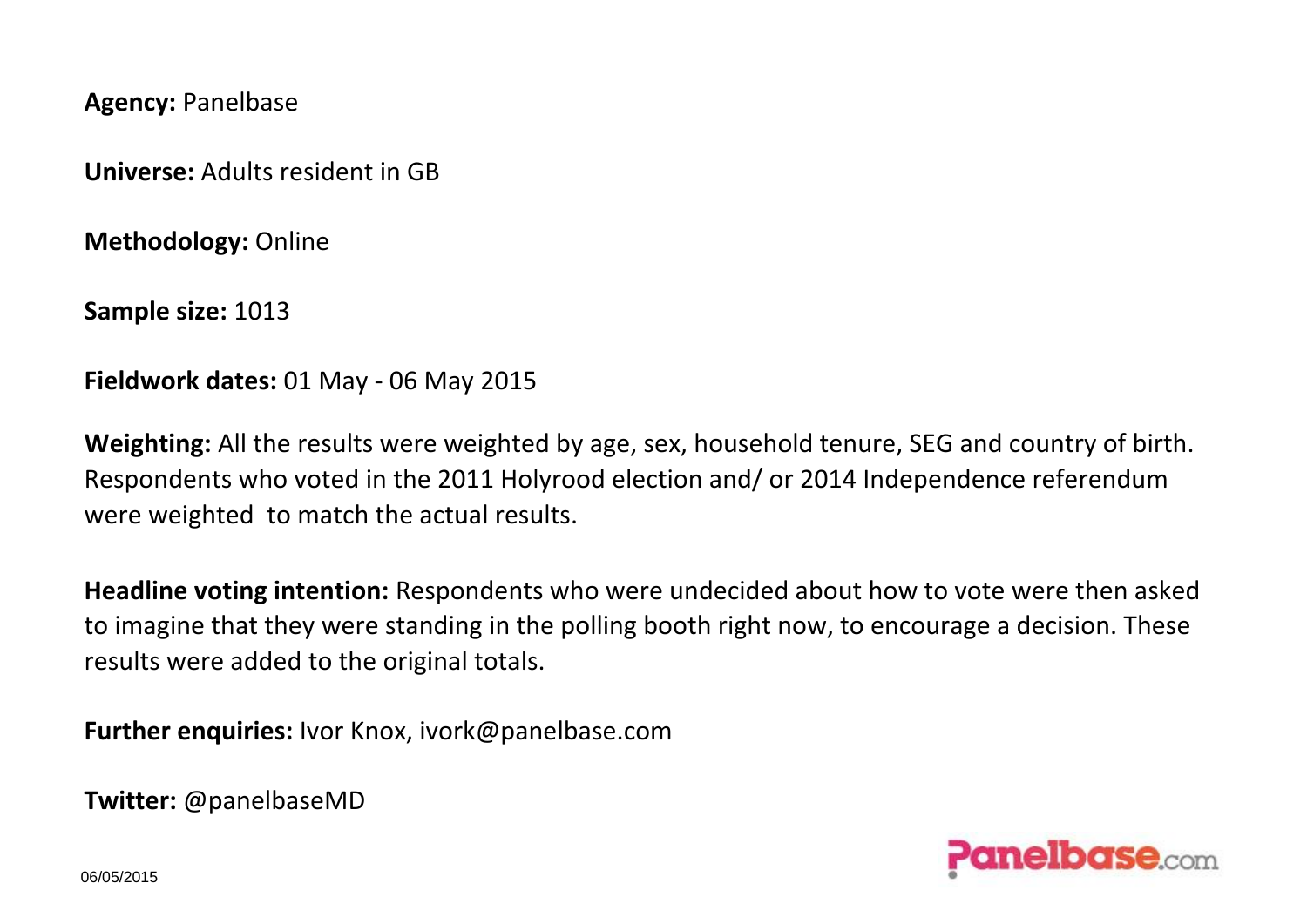| Base: 1,013                                                           |                                      | Total    |         |                           |              | GenderXAge               |                    |                      | Socio-Economic Grade |                   |  |  |
|-----------------------------------------------------------------------|--------------------------------------|----------|---------|---------------------------|--------------|--------------------------|--------------------|----------------------|----------------------|-------------------|--|--|
|                                                                       |                                      |          |         | Male x 18-34 Male x 35-54 | Male $x 55+$ | Female x 18-<br>34       | Female x 35-<br>54 | Female x<br>$55+$    | ABC1                 | C <sub>2</sub> DE |  |  |
|                                                                       |                                      |          |         |                           |              |                          |                    |                      |                      |                   |  |  |
| Combined:                                                             | <b>Base: Likely voters</b>           | 911      | 127     | 160                       | 159          | 118                      | 164                | 184                  | 424                  | 487               |  |  |
| a) Who do you currently intend                                        |                                      | (922)    | (75)    | (187)                     | (182)        | (110)                    | (183)              | (185)                | (575)                | (347)             |  |  |
| to vote for?                                                          | SNP                                  | 433      | 67      | 83                        | 72           | 57                       | 78                 | 76                   | 166                  | 267               |  |  |
|                                                                       |                                      | 48%      | 53%     | 52%                       | 45%          | 48%                      | 48%                | 42%                  | 39%                  | 55%               |  |  |
| If Undecided:                                                         | Labour                               | 239      | 28      | 44                        | 44           | 33                       | 48                 | 41                   | 111                  | 128               |  |  |
|                                                                       |                                      | 26%      | 22%     | 27%                       | 28%          | 28%                      | 30%                | 23%                  | 26%                  | 26%               |  |  |
| b) If the election was today, and<br>you were standing in the polling | Conservative                         | 128      | 11      | 15                        | 29           | 11                       | 21                 | 41                   | 83                   | 44                |  |  |
| booth right now, how would you                                        |                                      | 14%      | 9%<br>6 | 10%                       | 18%<br>10    | 9%                       | 13%                | 23%                  | 20%                  | 9%<br>12          |  |  |
| vote?                                                                 | Liberal Democrat                     | 46       |         |                           |              | 6                        |                    | 14                   | 34                   |                   |  |  |
|                                                                       |                                      | 5%<br>32 | 5%      | 3%<br>$\mathbf{q}$        | 6%           | 5%                       | 4%                 | 8%                   | 8%<br>13             | 3%<br>19          |  |  |
|                                                                       | UKIP                                 |          | 8       |                           |              | $\Omega$<br>$\bf{0}$     |                    |                      |                      |                   |  |  |
|                                                                       |                                      | 3%<br>19 | 6%      | 5%<br>3                   | 3%           | 9                        | 3%                 | 3%<br>$\mathfrak{D}$ | 3%<br>9              | 4%<br>9           |  |  |
|                                                                       | Green Party                          | 2%       | 1%      | 2%                        |              | 8%                       | 2%                 |                      |                      | 2%                |  |  |
|                                                                       |                                      |          | 6       | 3                         | 1%           | $\overline{\phantom{0}}$ |                    | 1%<br>з              | 2%                   |                   |  |  |
|                                                                       | Other                                | 15<br>2% | 5%      | 2%                        | n            | 2%                       | 1%                 | 1%                   | 8<br>2%              | 1%                |  |  |
|                                                                       |                                      |          |         |                           |              |                          |                    |                      |                      |                   |  |  |
| When did you decide that's who                                        | <b>Base: Likely voters including</b> | 904      | 123     | 161                       | 158          | 123                      | 160                | 179                  | 414                  | 490               |  |  |
| you were going to vote for?                                           | undecided                            | (916)    | (72)    | (188)                     | (180)        | (117)                    | (180)              | (179)                | (565)                | (351)             |  |  |
|                                                                       | Within the last month or so          | 201      | 13      | 35                        | 22           | 38                       | 53                 | 39                   | 88                   | 113               |  |  |
|                                                                       |                                      | 22%      | 11%     | 21%                       | 14%          | 31%                      | 33%                | 22%                  | 21%                  | 23%               |  |  |
|                                                                       | In the last 2 or 3 months            | 122      | 32      | 12                        | 10           | 22                       | 20                 | 27                   | 65                   | 57                |  |  |
|                                                                       |                                      | 13%      | 26%     | 7%                        | 6%           | 18%                      | 12%                | 15%                  | 16%                  | 12%               |  |  |
|                                                                       | Last year, after the independence    | 131      | 14      | 19                        | 28           | 28                       | 19                 | 24                   | 62                   | 69                |  |  |
|                                                                       | referendum                           | 15%      | 11%     | 12%                       | 17%          | 22%                      | 12%                | 14%                  | 15%                  | 14%               |  |  |
|                                                                       | Before the independence referendum   | 418      | 60      | 92                        | 94           | 24                       | 62                 | 85                   | 180                  | 237               |  |  |
|                                                                       |                                      | 46%      | 49%     | 57%                       | 60%          | 20%                      | 39%                | 47%                  | 44%                  | 48%               |  |  |
|                                                                       | Can't remember                       | 33       |         |                           |              | 11                       |                    |                      | 18                   | 15                |  |  |
|                                                                       |                                      | 4%       | 3%      | 2%                        | 3%           | 9%                       | 4%                 | 2%                   | 4%                   | 3%                |  |  |
|                                                                       |                                      |          |         |                           |              |                          |                    |                      |                      |                   |  |  |
| Have you definitely made up                                           | <b>Base: Excluding undecided</b>     | 904      | 123     | 161                       | 158          | 123                      | 160                | 179                  | 414                  | 490               |  |  |
| your mind how you will vote or<br>is there a possibility of you       |                                      | (916)    | (72)    | (188)                     | (180)        | (117)                    | (180)              | (179)                | (565)                | (351)             |  |  |
| changing your mind?                                                   | Definitely made up my mind           | 787      | 109     | 149                       | 149          | 86                       | 132                | 163                  | 347                  | 440               |  |  |
|                                                                       |                                      | 87%      | 88%     | 92%                       | 94%          | 70%                      | 83%                | 91%                  | 84%                  | 90%               |  |  |
|                                                                       | May change my mind                   | 118      | 14      | 13                        |              | 37                       | 28                 | 16                   | 67                   | 51                |  |  |
|                                                                       |                                      | 13%      | 12%     | 8%                        | 6%           | 30%                      | 17%                | 9%                   | 16%                  | 10%               |  |  |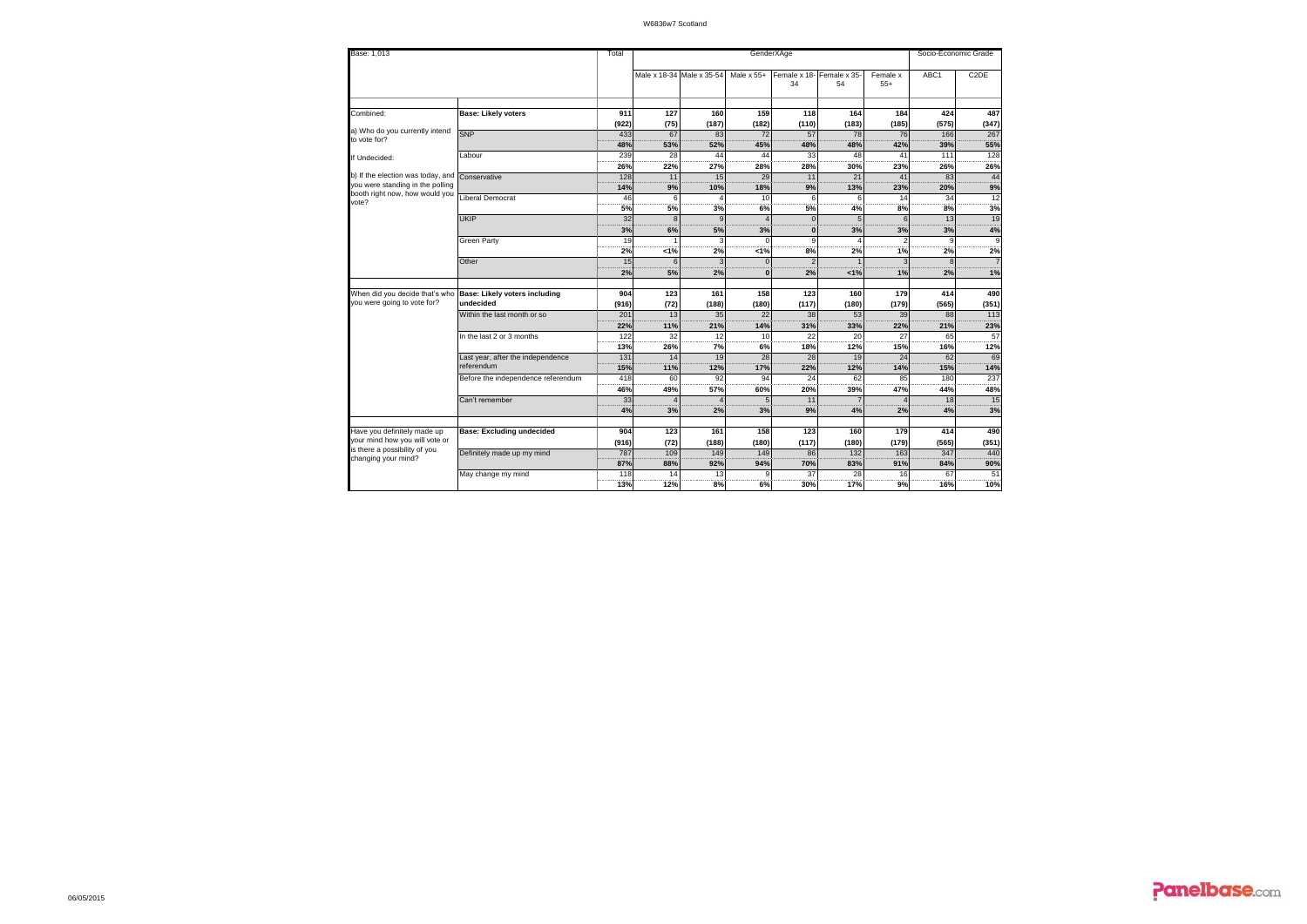| Base: 1,013                                                   |                                      |              |                 |            |                     | 2015 intention |             |                      |                 | 2011 Scottish Parliamentary Election |                           |                     |                |                      |             | 2014 Scottish Referendum |              |              |
|---------------------------------------------------------------|--------------------------------------|--------------|-----------------|------------|---------------------|----------------|-------------|----------------------|-----------------|--------------------------------------|---------------------------|---------------------|----------------|----------------------|-------------|--------------------------|--------------|--------------|
|                                                               |                                      |              | Conservative    | Labour     | Liberal<br>Democrat | SNP            | <b>UKIP</b> | <b>Green Party</b>   | Other           | Conservative                         | Labour                    | Liberal<br>Democrat | SNP            | Green<br>Party/Other | Didn't vote | I voted Yes              | I voted No   | did not vote |
|                                                               |                                      |              |                 |            |                     |                |             |                      |                 |                                      |                           |                     |                |                      |             |                          |              |              |
| Combined:                                                     | <b>Base: Likely voters</b>           | 911          | 128             | 239        | 46                  | 433            | 32          | 19                   | 15              | 106                                  | 233                       | 57                  | 340            | 9                    | 166         | 406                      | 489          | 16           |
| a) Who do you currently intend                                |                                      | (922)        | (148)           | (216)      | (58)                | (428)          | (32)        | (30)                 | (10)            | (126)                                | (195)                     | (72)                | (325)          | (37)                 | (167)       | (422)                    | (484)        | (16)         |
| to vote for?                                                  | SNP                                  | 433<br>48%   |                 | $\Omega$   | $\Omega$            | 433            |             | $\Omega$             |                 | 10                                   | 50<br>22%                 | 13                  | 287            |                      | 69          | 348                      | 77           |              |
|                                                               |                                      | 239          |                 | 239        | $\Omega$            | 100%           |             | $\Omega$<br>$\Omega$ |                 | 9%<br>17                             |                           | 22%<br>11           | 84%<br>19      | 38%                  | 42%<br>38   | 86%                      | 16%<br>203   | 50%          |
| If Undecided:                                                 | Labour                               | -----        |                 |            | $\Omega$            |                |             |                      |                 |                                      | 152<br>$-100 - 100 = 100$ |                     |                |                      |             | 35<br>                   |              | ----         |
| b) If the election was today, and                             | Conservative                         | 26%<br>128   | $\Omega$<br>128 | 100%       | $\Omega$            |                |             | $\Omega$<br>$\Omega$ |                 | 16%<br>70                            | 65%<br>14                 | 19%<br>11           | 6%<br>14       | 19%                  | 23%<br>17   | 9%                       | 42%<br>120   | 7%           |
| you were standing in the polling                              |                                      | 14%          | 100%            |            | $\Omega$            |                |             |                      |                 | 66%                                  | 6%                        | 18%                 | 4%             | 13%                  | 11%         | 1%                       | 25%          | 25%          |
| booth right now, how would you                                | iberal Democrat                      | 46           |                 |            | 46                  |                |             |                      |                 |                                      |                           | 20                  | 6              |                      | 13          |                          | 40           |              |
| vote?                                                         |                                      | <br>5%       |                 | $\sqrt{2}$ | 100%                |                |             | $\Omega$             |                 | 5%                                   | 1%                        | 35%                 | 2%             |                      | 8%          | 1%                       | 8%           |              |
|                                                               | UKIP                                 | 32           |                 |            |                     |                | 32          | $\Omega$             |                 |                                      | 11                        |                     | $\overline{7}$ |                      |             |                          | 27           |              |
|                                                               |                                      | 3%           |                 |            |                     |                | 100%        | $\Omega$             |                 | 4%                                   | 5%                        | 3%                  | 2%             | 9%                   | 5%          | 1%                       | 6%           | 9%           |
|                                                               | Green Party                          | 19           |                 |            | $\Omega$            |                |             | 19                   |                 |                                      |                           |                     |                |                      |             |                          | 13           |              |
|                                                               |                                      | 2%           |                 | $\sqrt{2}$ | $\Omega$            |                |             | 100%                 |                 |                                      | 1%                        | 3%                  | 1%             | 20%                  | 8%          | 1%                       | 3%           |              |
|                                                               | Other                                | 15           |                 | $\Omega$   | $\Omega$            |                |             | $\Omega$             | 15              |                                      |                           |                     | 6              |                      |             |                          | $\mathbf{R}$ |              |
|                                                               |                                      | 2%           | $\Omega$        | $\Omega$   | $\Omega$            |                |             | $\Omega$             | 100%            |                                      | 1%                        |                     | 2%             |                      | 5%          | 1%                       | 2%           | 9%           |
|                                                               |                                      |              |                 |            |                     |                |             |                      |                 |                                      |                           |                     |                |                      |             |                          |              |              |
| When did you decide that's who                                | <b>Base: Likely voters including</b> | 904          | 131             | 246        | 39                  | 427            | 33          | <b>18</b>            | 10 <sup>1</sup> | 101                                  | 241                       | 55                  | 343            | 8                    | 156         | 412                      | 476          | 16           |
| you were going to vote for?                                   | undecided                            | (916)        | (150)           | (221)      | (53)                | (424)          | (33)        | (29)                 | (6)             | (125)                                | (199)                     | (69)                | (328)          | (33)                 | (162)       | (425)                    | (472)        | (19)         |
|                                                               | Within the last month or so          | 201          | 40              | 70         | 17                  | 54             |             | 12                   |                 | 31                                   | 58                        | 19                  | 42             |                      | 50          | 39                       | 159          |              |
|                                                               |                                      | -----<br>22% | 31%             | 28%        | 44%                 | 13%            | 11%         | 69%                  | 43%             | 31%                                  | 24%                       | 34%                 | 12%            | 15%                  | 32%         | 9%                       | 33%          | 14%          |
|                                                               | in the last 2 or 3 months            | 122          | 16              | 34         |                     | 46             | 17          |                      |                 | 11                                   | 33                        | 11                  | 42             |                      | 23          | 45                       | 70           |              |
|                                                               |                                      | 13%          | 12%             | 14%        | 8%                  | 11%            | 51%         | 15%                  | 34%             | 11%                                  | 14%                       | 19%                 | 12%            | 15%                  | 15%         | 11%                      | 15%          | 39%          |
|                                                               | Last year, after the independence    | 131          | 12              | 28         | $\mathbf{3}$        | 83             |             | $\Omega$             |                 |                                      | 37                        |                     | 47             |                      | 32          | 73                       | 55           |              |
|                                                               | referendum                           | 15%          | 9%              | 11%        | 8%                  | 20%            | 15%         | $\Omega$             |                 | 7%                                   | 15%                       | 11%                 | 14%            | 27%                  | 20%         | 18%                      | 12%          | 18%          |
|                                                               | Before the independence referendum   | 418          | 55              | 105        | 14                  | 233            |             |                      |                 | 47                                   | 106                       | 19                  | 202            | $\mathbf{R}$         | 41          | 243                      | 172          |              |
|                                                               |                                      | 46%          | 42%             | 42%        | 35%                 | 55%            | 21%         | 10%                  | 23%             | 46%                                  | 44%                       | 34%                 | 59%            | 43%                  | 26%         | 59%                      | 36%          | $-13%$       |
|                                                               | Can't remember                       | 33           |                 | 11         | $\overline{2}$      | 11             |             |                      |                 |                                      |                           |                     | 10             |                      | 10          | 11                       | 19           |              |
|                                                               |                                      | 4%           | 6%              | 4%         | 6%                  | 3%             | 2%          | 5%                   |                 | 5%                                   | 3%                        | 2%                  | 3%             |                      | 7%          | 3%                       | 4%           | 17%          |
|                                                               |                                      |              |                 |            |                     |                |             |                      |                 |                                      |                           |                     |                |                      |             |                          |              |              |
| Have you definitely made up<br>your mind how you will vote or | <b>Base: Excluding undecided</b>     | 904          | 131             | 246        | 39                  | 427            | 33          | <b>18</b>            | 10 <sup>1</sup> | 101                                  | 241                       | 55                  | 343            | 8                    | 156         | 412                      | 476          | 16           |
| is there a possibility of you                                 |                                      | (916)        | (150)           | (221)      | (53)                | (424)          | (33)        | (29)                 | (6)             | (125)                                | (199)                     | (69)                | (328)          | (33)                 | (162)       | (425)                    | (472)        | (19)         |
| changing your mind?                                           | Definitely made up my mind           | 787<br>87%   | 109             | 209        | 28                  | 397            | 27          |                      |                 | 84                                   | 209                       | 46                  | 318            |                      | 124         | 378                      | 395          | 13           |
|                                                               |                                      |              | 83%             | 85%        | 72%                 | 93%            | 82%         | 40%                  | 93%             | 83%                                  | 87%                       | 83%                 | 93%            | 80%                  | 80%         | 92%                      | 83%          | 84%          |
|                                                               | May change my mind                   | 118<br>      | 22              | 37         | 11                  | 31             |             | 10                   |                 | 17<br>17%                            | 32                        |                     | 25             |                      | 32          | 33                       | 82           |              |
|                                                               |                                      | 13%          | 17%             | 15%        | 28%                 | 7%             | 18%         | 60%                  | 7%              |                                      | 13%                       | 17%                 | 7%             | 20%                  | 20%         | 8%                       | 17%          | 16%          |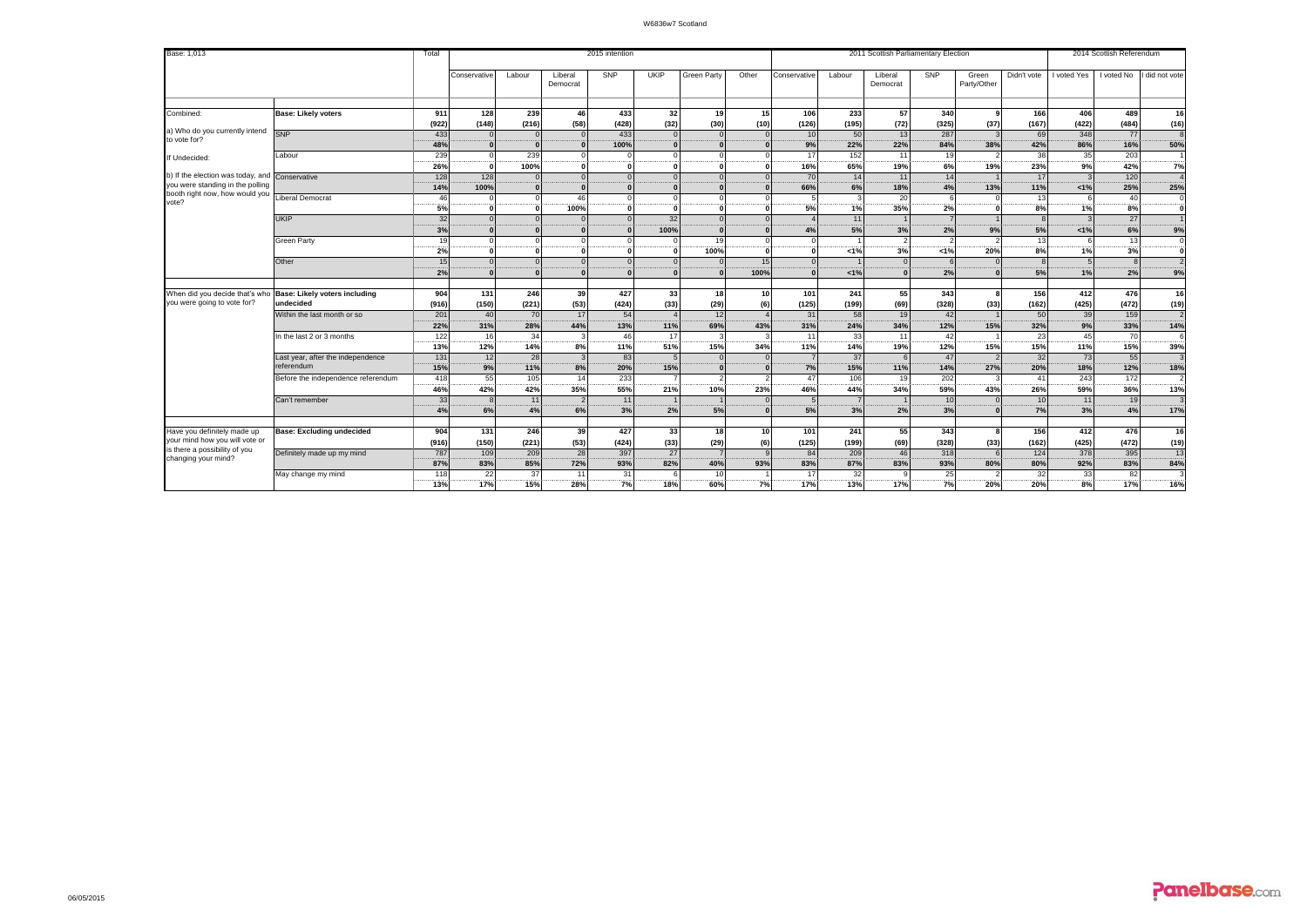| Base: 1,013                                                   |                                     |                      |                |                                      |                                  | GenderXAge         |                    |                          | Socio-Economic Grade  |                   |  |  |  |
|---------------------------------------------------------------|-------------------------------------|----------------------|----------------|--------------------------------------|----------------------------------|--------------------|--------------------|--------------------------|-----------------------|-------------------|--|--|--|
|                                                               |                                     |                      |                | Male x 18-34 Male x 35-54 Male x 55+ |                                  | Female x 18-<br>34 | Female x 35-<br>54 | Female x<br>$55+$        | ABC1                  | C <sub>2</sub> DE |  |  |  |
|                                                               |                                     |                      |                |                                      |                                  |                    |                    |                          |                       |                   |  |  |  |
|                                                               |                                     |                      |                |                                      |                                  |                    |                    |                          |                       |                   |  |  |  |
| If you did change your mind,<br>which party would you be most | <b>Base: Excluding undecided</b>    | 904<br>(916)         | 123<br>(72)    | 161<br>(188)                         | 158<br>(180)                     | 123<br>(117)       | 160<br>(180)       | 179<br>(179)             | 414<br>(565)          | 490<br>(351)      |  |  |  |
| likely to vote for instead?                                   | <b>Green Party</b>                  | 173                  | 31             | 32                                   | 21                               | 16                 | 39                 | 33                       | 73                    | 100               |  |  |  |
|                                                               |                                     | 19%                  | 25%            | 20%                                  | 13%                              | 13%                | 25%                | 18%                      | 18%                   | 20%               |  |  |  |
|                                                               | abour                               | 148                  | 16             | 24                                   | 29                               | 22                 | 20                 | 38                       | 52                    | 96                |  |  |  |
|                                                               |                                     | 16%                  | 13%            | 15%                                  | 18%                              | 18%                | 12%                | 21%                      | 13%                   | 20%               |  |  |  |
|                                                               | Liberal Democrat                    | 110                  | 15             | 14                                   | 26                               | 12                 | 21                 | 22                       | 67                    | 43                |  |  |  |
|                                                               | <b>SNP</b>                          | 12%                  | 12%            | 9%<br>15                             | 16%                              | 10%                | 13%                | 12%                      | 16%<br>38             | 9%<br>47          |  |  |  |
|                                                               |                                     | 85<br>9%             | 12<br>10%      | 9%                                   | 12<br>8%                         | 11<br>9%           | 20<br>13%          | 14<br>$\overline{8\%}$   |                       | 10%               |  |  |  |
|                                                               | UKIP                                | 76                   | 6              | 17                                   | 14                               | $\mathbf{q}$       | 13                 | 18                       | 9%<br>30 <sup>1</sup> | 46                |  |  |  |
|                                                               |                                     |                      |                | 10%                                  | 9%                               |                    | 8%                 | 10%                      |                       | 9%                |  |  |  |
|                                                               | Conservative                        | 8%<br>74             | 4%<br>12       | 17                                   | 15                               | 7%<br>10           | 14                 | 6                        | 7%<br>50              | 24                |  |  |  |
|                                                               |                                     | 8%                   | 10%            | 10%                                  | 10%                              | 8%                 | 9%                 | 3%                       | 12%                   | 5%                |  |  |  |
|                                                               | Other                               | 33                   | 11             | $\mathbf{q}$                         | 6                                | $\mathbf{3}$       |                    |                          | 11                    | 22                |  |  |  |
|                                                               |                                     | 4%                   | 9%             | 5%                                   | 4%                               | 3%                 | 1%                 | 2%                       | 3%                    | 5%                |  |  |  |
|                                                               | Don't know                          | 207                  | 20             | 35                                   | 35                               | 40                 | 32                 | 45                       | 94                    | 113               |  |  |  |
|                                                               |                                     | 23%                  | 17%            | 21%                                  | 22%                              | 32%                | 20%                | 25%                      | 23%                   | 23%               |  |  |  |
|                                                               |                                     |                      |                |                                      |                                  |                    |                    |                          |                       |                   |  |  |  |
| If you did change your mind,                                  | Base: All who may change their mind | 118                  | 14             | 13                                   | $\overline{9}$                   | 37                 | 28                 | 16                       | 67                    | 51                |  |  |  |
| which party would you be most                                 |                                     | (129)                | (13)           | (23)                                 | (11)                             | (39)               | (29)               | (14)                     | (92)                  | (37)              |  |  |  |
| likely to vote for instead?                                   | Labour                              | 29                   |                | $\Omega$                             |                                  | 10                 | 6                  |                          | 14                    | 16                |  |  |  |
|                                                               |                                     | 25%                  | 13%            | 3%                                   | 35%                              | 26%                | 22%                | 50%                      | 20%                   | 31%               |  |  |  |
|                                                               | <b>SNP</b>                          | 21                   |                | 6                                    |                                  | 6                  |                    |                          | 20                    |                   |  |  |  |
|                                                               |                                     | 18%                  | 28%            | 48%                                  | 10%                              | 15%                | 9%                 | 11%                      | 30%                   | 2%                |  |  |  |
|                                                               | Liberal Democrat                    | 16                   |                |                                      |                                  |                    |                    |                          | 10                    |                   |  |  |  |
|                                                               |                                     | 14%                  | 15%            | 13%                                  | 22%                              | 10%                | 18%                | 8%                       | 16%                   | 11%               |  |  |  |
|                                                               | Conservative                        | 13                   |                |                                      |                                  |                    |                    |                          | 8                     |                   |  |  |  |
|                                                               |                                     | 11%                  | 17%            | 9%                                   | 16%                              | 11%                | 12%                | 6%                       | 13%                   | 10%               |  |  |  |
|                                                               | <b>Green Party</b>                  | 11                   |                |                                      | $\mathbf{0}$                     | 3                  |                    |                          | 5                     |                   |  |  |  |
|                                                               |                                     | 9%                   | 6%             | 12%                                  | $\overline{\mathbf{0}}$          | 7%                 | 14%                | 13%                      | 7%                    | 12%               |  |  |  |
|                                                               | UKIP                                | $\Delta$             | $\mathfrak{D}$ | $\Omega$                             | $\overline{0}$                   | $\Omega$           |                    | $\Omega$                 | 3                     |                   |  |  |  |
|                                                               | Other                               | 3%<br>$\overline{2}$ | 12%            | $\mathbf 0$<br>$\overline{0}$        | $\overline{0}$<br>$\overline{0}$ | 1%                 | 6%<br>$\Omega$     | $\mathbf{0}$<br>$\Omega$ | 4%<br>$\overline{2}$  | 1%<br>$\mathbf 0$ |  |  |  |
|                                                               |                                     | 2%                   | 5%             | $\mathbf{0}$                         | $\overline{\mathbf{0}}$          | 4%                 | $\mathbf{0}$       | $\mathbf{0}$             | 3%                    | $\mathbf{0}$      |  |  |  |
|                                                               | Don't know                          | 22                   | 1              | $\overline{\phantom{a}}$             |                                  | 10                 | 5                  |                          | $\sqrt{5}$            | 17                |  |  |  |
|                                                               |                                     | 18%                  | 4%             | 15%                                  | 17%                              | 27%                | 19%                | 13%                      | 8%                    | 33%               |  |  |  |
|                                                               |                                     |                      |                |                                      |                                  |                    |                    |                          |                       |                   |  |  |  |
| If you had to choose, which                                   | Base: All                           | 1013                 | 150            | 169                                  | 167                              | 152                | 177                | 198                      | 461                   | 552               |  |  |  |
| party would you prefer to lead                                |                                     | (1013)               | (87)           | (200)                                | (189)                            | (143)              | (198)              | (196)                    | (626)                 | (387)             |  |  |  |
| the next UK government?                                       | Conservative                        | 293                  | 30             | 44                                   | 62                               | 39                 | 45                 | 73                       | 177                   | 116               |  |  |  |
|                                                               |                                     | 29%                  | 20%            | 26%                                  | 37%                              | 26%                | 25%                | 37%                      | 38%                   | 21%               |  |  |  |
|                                                               | Labour                              | 720                  | 120            | 125                                  | 105                              | 113                | 132                | 125                      | 284                   | 436               |  |  |  |
|                                                               |                                     |                      |                |                                      |                                  |                    |                    |                          |                       |                   |  |  |  |

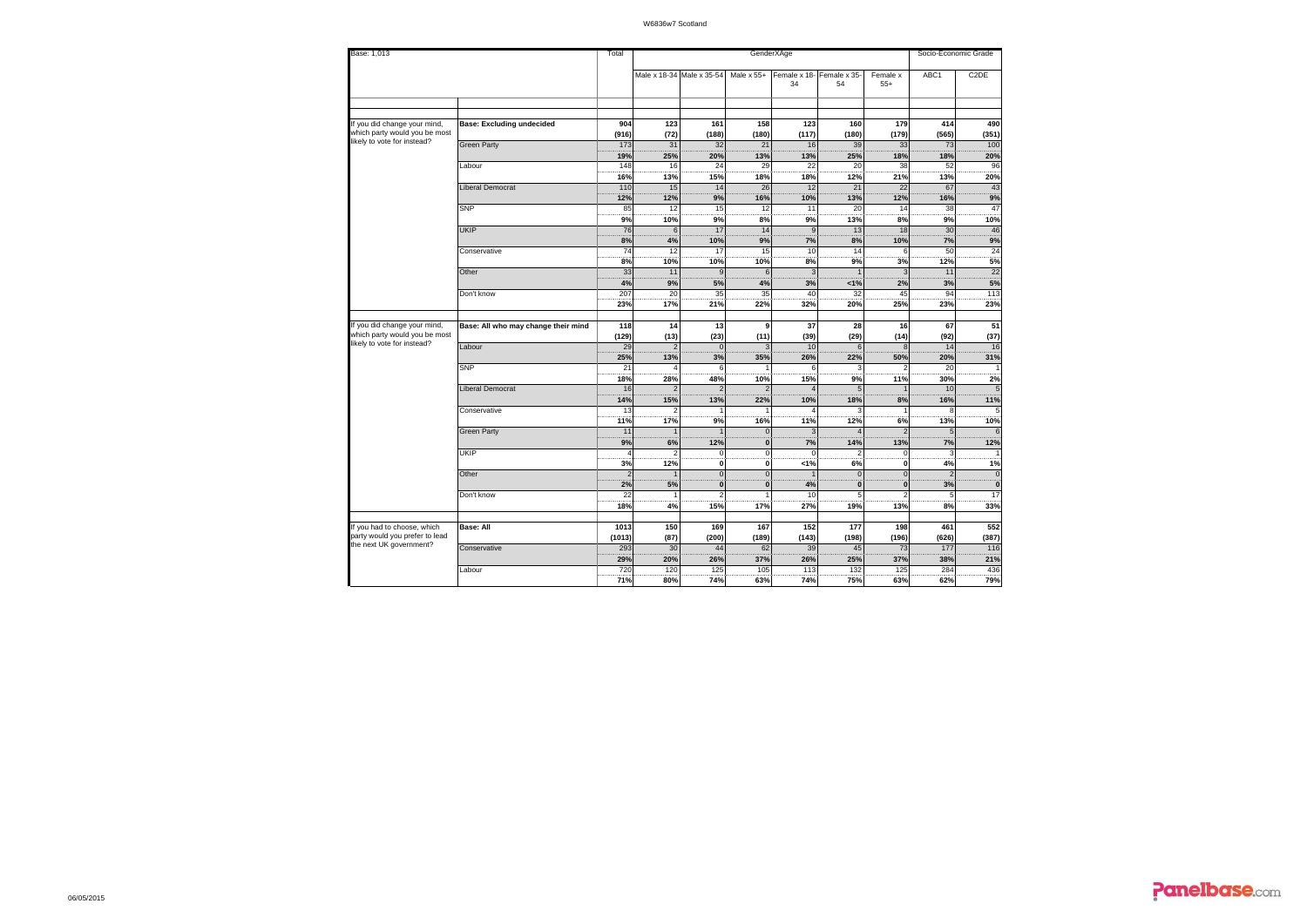| SNP<br>UKIP<br>SNP<br>Didn't vote<br>I did not vote<br>Labour<br>Liberal<br>Green Party<br>Other<br>Labour<br>Green<br>I voted Yes<br>I voted No<br>Conservative<br>Conservative<br>Liberal<br>Party/Other<br>Democrat<br>Democrat<br>If you did change your mind<br>904<br>246<br>55<br>156<br>476<br>16<br>131<br>39<br>427<br>33<br>18<br>10 <sup>1</sup><br>101<br>241<br>343<br>412<br><b>Base: Excluding undecided</b><br>$\mathbf{R}$<br>(150)<br>(221)<br>(53)<br>(33)<br>(29)<br>(125)<br>(199)<br>(69)<br>(328)<br>(33)<br>(162)<br>(425)<br>(472)<br>(19)<br>(916)<br>(424)<br>(6)<br>likely to vote for instead?<br>173<br><b>Green Party</b><br>18<br>142<br>20<br>120<br>19<br>142<br>24<br>3<br>$\overline{7}$<br>$\overline{1}$<br>$\Omega$<br>$\Omega$<br>12%<br>43%<br>19%<br>5%<br>7%<br>4%<br>33%<br>43%<br>3%<br>8%<br>14%<br>35%<br>36%<br>34%<br>5%<br>$\Omega$<br>$\mathbf{0}$<br>148<br>22<br>106<br>29<br>55<br>Labour<br>12<br>42<br>57<br>89<br>-9<br>$^{\circ}$<br>9<br>17%<br>18%<br>16%<br>23%<br>25%<br>17%<br>27%<br>7%<br>11%<br>17%<br>16%<br>17%<br>4%<br>22%<br>12%<br>19%<br>οl<br>110<br>47<br>25<br>29<br>20<br>21<br><b>Liberal Democrat</b><br>37<br>21<br>14<br>18<br>90<br>19%<br>12%<br>29%<br>5%<br>7%<br>7%<br>25%<br>12%<br>36%<br>6%<br>10%<br>9%<br>4%<br>19%<br>6%<br><b>SNP</b><br>85<br>58<br>42<br>17<br>32<br>52<br>14<br>9%<br>5%<br>8%<br>23%<br>17%<br>24%<br>18%<br>9%<br>6%<br>12%<br>7%<br>26%<br>8%<br>7%<br>5%<br>11%<br>$\Omega$<br>76<br>25<br><b>UKIP</b><br>23<br>27<br>17<br>29<br>21<br>21<br>54<br>$\epsilon$<br>8%<br>6%<br>2%<br>2%<br>11%<br>1%<br>17%<br>12%<br>1%<br>6%<br>4%<br>5%<br>18%<br>14%<br>11%<br>74<br>29<br>13<br>19<br>10<br>18<br>10<br>10<br>17<br>18<br>10<br>62<br>Conservative<br>$\Omega$<br>- 0<br>$\overline{2\%}$<br>$\overline{2\%}$<br>$\overline{8\%}$<br>4%<br>5%<br>$\overline{2\%}$<br>12%<br>4%<br>32%<br>19%<br>17%<br>12%<br>34%<br>19%<br>13%<br>8%<br>$\Omega$<br>33<br>23<br>18<br>22<br>Other<br>$\Omega$<br>11<br>$\Omega$<br>$\mathbf{8}$<br>$\Omega$<br>$\Omega$<br>6<br>2%<br>2%<br>5%<br>4%<br>3%<br>5%<br>5%<br>1%<br>3%<br>2%<br>11%<br>4%<br>5%<br>2%<br>$\Omega$<br>$\Omega$<br>207<br>35<br>59<br>127<br>92<br>20<br>63<br>72<br>49<br>78<br>Don't know<br>37%<br>23%<br>5%<br>27%<br>20%<br>23%<br>20%<br>26%<br>21%<br>19%<br>27%<br>24%<br>22%<br>13%<br>14%<br>10%<br>31%<br>22<br>37<br>31<br>82<br>118<br>11<br>10<br>17<br>32<br>25<br>32<br>33<br>Base: All who may change their mind<br>9<br>6<br>$\overline{\phantom{a}}$<br>which party would you be most<br>(129)<br>(22)<br>(37)<br>(17)<br>(32)<br>(13)<br>(21)<br>(28)<br>(13)<br>(6)<br>(37)<br>(39)<br>(85)<br>(5)<br>(7)<br>(1)<br>(24)<br>likely to vote for instead?<br>29<br>Labour<br>14<br>11<br>18<br>$\mathbf 0$<br>$\Omega$<br>8<br>25%<br>31%<br>30%<br>47%<br>37%<br>100%<br>6%<br>23%<br>33%<br>33%<br>28%<br>33%<br>22%<br>$\Omega$<br>$\mathbf{0}$ | Base: 1,013                                               | Total | 2015 intention |  |  |  |  | 2011 Scottish Parliamentary Election |  |  |  |  |  |  | 2014 Scottish Referendum |  |  |  |
|-----------------------------------------------------------------------------------------------------------------------------------------------------------------------------------------------------------------------------------------------------------------------------------------------------------------------------------------------------------------------------------------------------------------------------------------------------------------------------------------------------------------------------------------------------------------------------------------------------------------------------------------------------------------------------------------------------------------------------------------------------------------------------------------------------------------------------------------------------------------------------------------------------------------------------------------------------------------------------------------------------------------------------------------------------------------------------------------------------------------------------------------------------------------------------------------------------------------------------------------------------------------------------------------------------------------------------------------------------------------------------------------------------------------------------------------------------------------------------------------------------------------------------------------------------------------------------------------------------------------------------------------------------------------------------------------------------------------------------------------------------------------------------------------------------------------------------------------------------------------------------------------------------------------------------------------------------------------------------------------------------------------------------------------------------------------------------------------------------------------------------------------------------------------------------------------------------------------------------------------------------------------------------------------------------------------------------------------------------------------------------------------------------------------------------------------------------------------------------------------------------------------------------------------------------------------------------------------------------------------------------------------------------------------------------------------------------------------------------------------------------------------------------------------------------------------------------------------------------------------------------------------------------------------------------------------------------------|-----------------------------------------------------------|-------|----------------|--|--|--|--|--------------------------------------|--|--|--|--|--|--|--------------------------|--|--|--|
|                                                                                                                                                                                                                                                                                                                                                                                                                                                                                                                                                                                                                                                                                                                                                                                                                                                                                                                                                                                                                                                                                                                                                                                                                                                                                                                                                                                                                                                                                                                                                                                                                                                                                                                                                                                                                                                                                                                                                                                                                                                                                                                                                                                                                                                                                                                                                                                                                                                                                                                                                                                                                                                                                                                                                                                                                                                                                                                                                           |                                                           |       |                |  |  |  |  |                                      |  |  |  |  |  |  |                          |  |  |  |
|                                                                                                                                                                                                                                                                                                                                                                                                                                                                                                                                                                                                                                                                                                                                                                                                                                                                                                                                                                                                                                                                                                                                                                                                                                                                                                                                                                                                                                                                                                                                                                                                                                                                                                                                                                                                                                                                                                                                                                                                                                                                                                                                                                                                                                                                                                                                                                                                                                                                                                                                                                                                                                                                                                                                                                                                                                                                                                                                                           |                                                           |       |                |  |  |  |  |                                      |  |  |  |  |  |  |                          |  |  |  |
|                                                                                                                                                                                                                                                                                                                                                                                                                                                                                                                                                                                                                                                                                                                                                                                                                                                                                                                                                                                                                                                                                                                                                                                                                                                                                                                                                                                                                                                                                                                                                                                                                                                                                                                                                                                                                                                                                                                                                                                                                                                                                                                                                                                                                                                                                                                                                                                                                                                                                                                                                                                                                                                                                                                                                                                                                                                                                                                                                           |                                                           |       |                |  |  |  |  |                                      |  |  |  |  |  |  |                          |  |  |  |
|                                                                                                                                                                                                                                                                                                                                                                                                                                                                                                                                                                                                                                                                                                                                                                                                                                                                                                                                                                                                                                                                                                                                                                                                                                                                                                                                                                                                                                                                                                                                                                                                                                                                                                                                                                                                                                                                                                                                                                                                                                                                                                                                                                                                                                                                                                                                                                                                                                                                                                                                                                                                                                                                                                                                                                                                                                                                                                                                                           | which party would you be most                             |       |                |  |  |  |  |                                      |  |  |  |  |  |  |                          |  |  |  |
|                                                                                                                                                                                                                                                                                                                                                                                                                                                                                                                                                                                                                                                                                                                                                                                                                                                                                                                                                                                                                                                                                                                                                                                                                                                                                                                                                                                                                                                                                                                                                                                                                                                                                                                                                                                                                                                                                                                                                                                                                                                                                                                                                                                                                                                                                                                                                                                                                                                                                                                                                                                                                                                                                                                                                                                                                                                                                                                                                           |                                                           |       |                |  |  |  |  |                                      |  |  |  |  |  |  |                          |  |  |  |
|                                                                                                                                                                                                                                                                                                                                                                                                                                                                                                                                                                                                                                                                                                                                                                                                                                                                                                                                                                                                                                                                                                                                                                                                                                                                                                                                                                                                                                                                                                                                                                                                                                                                                                                                                                                                                                                                                                                                                                                                                                                                                                                                                                                                                                                                                                                                                                                                                                                                                                                                                                                                                                                                                                                                                                                                                                                                                                                                                           |                                                           |       |                |  |  |  |  |                                      |  |  |  |  |  |  |                          |  |  |  |
|                                                                                                                                                                                                                                                                                                                                                                                                                                                                                                                                                                                                                                                                                                                                                                                                                                                                                                                                                                                                                                                                                                                                                                                                                                                                                                                                                                                                                                                                                                                                                                                                                                                                                                                                                                                                                                                                                                                                                                                                                                                                                                                                                                                                                                                                                                                                                                                                                                                                                                                                                                                                                                                                                                                                                                                                                                                                                                                                                           |                                                           |       |                |  |  |  |  |                                      |  |  |  |  |  |  |                          |  |  |  |
|                                                                                                                                                                                                                                                                                                                                                                                                                                                                                                                                                                                                                                                                                                                                                                                                                                                                                                                                                                                                                                                                                                                                                                                                                                                                                                                                                                                                                                                                                                                                                                                                                                                                                                                                                                                                                                                                                                                                                                                                                                                                                                                                                                                                                                                                                                                                                                                                                                                                                                                                                                                                                                                                                                                                                                                                                                                                                                                                                           |                                                           |       |                |  |  |  |  |                                      |  |  |  |  |  |  |                          |  |  |  |
|                                                                                                                                                                                                                                                                                                                                                                                                                                                                                                                                                                                                                                                                                                                                                                                                                                                                                                                                                                                                                                                                                                                                                                                                                                                                                                                                                                                                                                                                                                                                                                                                                                                                                                                                                                                                                                                                                                                                                                                                                                                                                                                                                                                                                                                                                                                                                                                                                                                                                                                                                                                                                                                                                                                                                                                                                                                                                                                                                           |                                                           |       |                |  |  |  |  |                                      |  |  |  |  |  |  |                          |  |  |  |
|                                                                                                                                                                                                                                                                                                                                                                                                                                                                                                                                                                                                                                                                                                                                                                                                                                                                                                                                                                                                                                                                                                                                                                                                                                                                                                                                                                                                                                                                                                                                                                                                                                                                                                                                                                                                                                                                                                                                                                                                                                                                                                                                                                                                                                                                                                                                                                                                                                                                                                                                                                                                                                                                                                                                                                                                                                                                                                                                                           |                                                           |       |                |  |  |  |  |                                      |  |  |  |  |  |  |                          |  |  |  |
|                                                                                                                                                                                                                                                                                                                                                                                                                                                                                                                                                                                                                                                                                                                                                                                                                                                                                                                                                                                                                                                                                                                                                                                                                                                                                                                                                                                                                                                                                                                                                                                                                                                                                                                                                                                                                                                                                                                                                                                                                                                                                                                                                                                                                                                                                                                                                                                                                                                                                                                                                                                                                                                                                                                                                                                                                                                                                                                                                           |                                                           |       |                |  |  |  |  |                                      |  |  |  |  |  |  |                          |  |  |  |
|                                                                                                                                                                                                                                                                                                                                                                                                                                                                                                                                                                                                                                                                                                                                                                                                                                                                                                                                                                                                                                                                                                                                                                                                                                                                                                                                                                                                                                                                                                                                                                                                                                                                                                                                                                                                                                                                                                                                                                                                                                                                                                                                                                                                                                                                                                                                                                                                                                                                                                                                                                                                                                                                                                                                                                                                                                                                                                                                                           |                                                           |       |                |  |  |  |  |                                      |  |  |  |  |  |  |                          |  |  |  |
|                                                                                                                                                                                                                                                                                                                                                                                                                                                                                                                                                                                                                                                                                                                                                                                                                                                                                                                                                                                                                                                                                                                                                                                                                                                                                                                                                                                                                                                                                                                                                                                                                                                                                                                                                                                                                                                                                                                                                                                                                                                                                                                                                                                                                                                                                                                                                                                                                                                                                                                                                                                                                                                                                                                                                                                                                                                                                                                                                           |                                                           |       |                |  |  |  |  |                                      |  |  |  |  |  |  |                          |  |  |  |
|                                                                                                                                                                                                                                                                                                                                                                                                                                                                                                                                                                                                                                                                                                                                                                                                                                                                                                                                                                                                                                                                                                                                                                                                                                                                                                                                                                                                                                                                                                                                                                                                                                                                                                                                                                                                                                                                                                                                                                                                                                                                                                                                                                                                                                                                                                                                                                                                                                                                                                                                                                                                                                                                                                                                                                                                                                                                                                                                                           |                                                           |       |                |  |  |  |  |                                      |  |  |  |  |  |  |                          |  |  |  |
|                                                                                                                                                                                                                                                                                                                                                                                                                                                                                                                                                                                                                                                                                                                                                                                                                                                                                                                                                                                                                                                                                                                                                                                                                                                                                                                                                                                                                                                                                                                                                                                                                                                                                                                                                                                                                                                                                                                                                                                                                                                                                                                                                                                                                                                                                                                                                                                                                                                                                                                                                                                                                                                                                                                                                                                                                                                                                                                                                           |                                                           |       |                |  |  |  |  |                                      |  |  |  |  |  |  |                          |  |  |  |
|                                                                                                                                                                                                                                                                                                                                                                                                                                                                                                                                                                                                                                                                                                                                                                                                                                                                                                                                                                                                                                                                                                                                                                                                                                                                                                                                                                                                                                                                                                                                                                                                                                                                                                                                                                                                                                                                                                                                                                                                                                                                                                                                                                                                                                                                                                                                                                                                                                                                                                                                                                                                                                                                                                                                                                                                                                                                                                                                                           |                                                           |       |                |  |  |  |  |                                      |  |  |  |  |  |  |                          |  |  |  |
|                                                                                                                                                                                                                                                                                                                                                                                                                                                                                                                                                                                                                                                                                                                                                                                                                                                                                                                                                                                                                                                                                                                                                                                                                                                                                                                                                                                                                                                                                                                                                                                                                                                                                                                                                                                                                                                                                                                                                                                                                                                                                                                                                                                                                                                                                                                                                                                                                                                                                                                                                                                                                                                                                                                                                                                                                                                                                                                                                           |                                                           |       |                |  |  |  |  |                                      |  |  |  |  |  |  |                          |  |  |  |
|                                                                                                                                                                                                                                                                                                                                                                                                                                                                                                                                                                                                                                                                                                                                                                                                                                                                                                                                                                                                                                                                                                                                                                                                                                                                                                                                                                                                                                                                                                                                                                                                                                                                                                                                                                                                                                                                                                                                                                                                                                                                                                                                                                                                                                                                                                                                                                                                                                                                                                                                                                                                                                                                                                                                                                                                                                                                                                                                                           |                                                           |       |                |  |  |  |  |                                      |  |  |  |  |  |  |                          |  |  |  |
|                                                                                                                                                                                                                                                                                                                                                                                                                                                                                                                                                                                                                                                                                                                                                                                                                                                                                                                                                                                                                                                                                                                                                                                                                                                                                                                                                                                                                                                                                                                                                                                                                                                                                                                                                                                                                                                                                                                                                                                                                                                                                                                                                                                                                                                                                                                                                                                                                                                                                                                                                                                                                                                                                                                                                                                                                                                                                                                                                           |                                                           |       |                |  |  |  |  |                                      |  |  |  |  |  |  |                          |  |  |  |
|                                                                                                                                                                                                                                                                                                                                                                                                                                                                                                                                                                                                                                                                                                                                                                                                                                                                                                                                                                                                                                                                                                                                                                                                                                                                                                                                                                                                                                                                                                                                                                                                                                                                                                                                                                                                                                                                                                                                                                                                                                                                                                                                                                                                                                                                                                                                                                                                                                                                                                                                                                                                                                                                                                                                                                                                                                                                                                                                                           | If you did change your mind,                              |       |                |  |  |  |  |                                      |  |  |  |  |  |  |                          |  |  |  |
|                                                                                                                                                                                                                                                                                                                                                                                                                                                                                                                                                                                                                                                                                                                                                                                                                                                                                                                                                                                                                                                                                                                                                                                                                                                                                                                                                                                                                                                                                                                                                                                                                                                                                                                                                                                                                                                                                                                                                                                                                                                                                                                                                                                                                                                                                                                                                                                                                                                                                                                                                                                                                                                                                                                                                                                                                                                                                                                                                           |                                                           |       |                |  |  |  |  |                                      |  |  |  |  |  |  |                          |  |  |  |
|                                                                                                                                                                                                                                                                                                                                                                                                                                                                                                                                                                                                                                                                                                                                                                                                                                                                                                                                                                                                                                                                                                                                                                                                                                                                                                                                                                                                                                                                                                                                                                                                                                                                                                                                                                                                                                                                                                                                                                                                                                                                                                                                                                                                                                                                                                                                                                                                                                                                                                                                                                                                                                                                                                                                                                                                                                                                                                                                                           |                                                           |       |                |  |  |  |  |                                      |  |  |  |  |  |  |                          |  |  |  |
| <b>SNP</b><br>21<br>10<br>14<br>5<br>3<br>6                                                                                                                                                                                                                                                                                                                                                                                                                                                                                                                                                                                                                                                                                                                                                                                                                                                                                                                                                                                                                                                                                                                                                                                                                                                                                                                                                                                                                                                                                                                                                                                                                                                                                                                                                                                                                                                                                                                                                                                                                                                                                                                                                                                                                                                                                                                                                                                                                                                                                                                                                                                                                                                                                                                                                                                                                                                                                                               |                                                           |       |                |  |  |  |  |                                      |  |  |  |  |  |  |                          |  |  |  |
| 26%<br>33%<br>25%<br>17%<br>32%<br>18%<br>21%<br>19%<br>24%<br>24%<br>12%<br>18%<br>17%<br>$\mathbf 0$<br>$\Omega$<br>$\sqrt{2}$                                                                                                                                                                                                                                                                                                                                                                                                                                                                                                                                                                                                                                                                                                                                                                                                                                                                                                                                                                                                                                                                                                                                                                                                                                                                                                                                                                                                                                                                                                                                                                                                                                                                                                                                                                                                                                                                                                                                                                                                                                                                                                                                                                                                                                                                                                                                                                                                                                                                                                                                                                                                                                                                                                                                                                                                                          |                                                           |       |                |  |  |  |  |                                      |  |  |  |  |  |  |                          |  |  |  |
| 16<br>10<br><b>Liberal Democrat</b><br>14<br>$\overline{2}$<br>$\overline{2}$                                                                                                                                                                                                                                                                                                                                                                                                                                                                                                                                                                                                                                                                                                                                                                                                                                                                                                                                                                                                                                                                                                                                                                                                                                                                                                                                                                                                                                                                                                                                                                                                                                                                                                                                                                                                                                                                                                                                                                                                                                                                                                                                                                                                                                                                                                                                                                                                                                                                                                                                                                                                                                                                                                                                                                                                                                                                             |                                                           |       |                |  |  |  |  |                                      |  |  |  |  |  |  |                          |  |  |  |
| 14%<br>26%<br>25%<br>7%<br>29%<br>10%<br>23%<br>13%<br>2%<br>17%<br>20%<br>3%<br>7%                                                                                                                                                                                                                                                                                                                                                                                                                                                                                                                                                                                                                                                                                                                                                                                                                                                                                                                                                                                                                                                                                                                                                                                                                                                                                                                                                                                                                                                                                                                                                                                                                                                                                                                                                                                                                                                                                                                                                                                                                                                                                                                                                                                                                                                                                                                                                                                                                                                                                                                                                                                                                                                                                                                                                                                                                                                                       |                                                           |       |                |  |  |  |  |                                      |  |  |  |  |  |  |                          |  |  |  |
| 13<br>12<br>Conservative<br>$\overline{2}$                                                                                                                                                                                                                                                                                                                                                                                                                                                                                                                                                                                                                                                                                                                                                                                                                                                                                                                                                                                                                                                                                                                                                                                                                                                                                                                                                                                                                                                                                                                                                                                                                                                                                                                                                                                                                                                                                                                                                                                                                                                                                                                                                                                                                                                                                                                                                                                                                                                                                                                                                                                                                                                                                                                                                                                                                                                                                                                |                                                           |       |                |  |  |  |  |                                      |  |  |  |  |  |  |                          |  |  |  |
| 71%<br>6%<br>3%<br>38%<br>15%<br>18%<br>23%<br>26%<br>4%<br>40%<br>11%<br>O                                                                                                                                                                                                                                                                                                                                                                                                                                                                                                                                                                                                                                                                                                                                                                                                                                                                                                                                                                                                                                                                                                                                                                                                                                                                                                                                                                                                                                                                                                                                                                                                                                                                                                                                                                                                                                                                                                                                                                                                                                                                                                                                                                                                                                                                                                                                                                                                                                                                                                                                                                                                                                                                                                                                                                                                                                                                               |                                                           |       |                |  |  |  |  |                                      |  |  |  |  |  |  |                          |  |  |  |
| 11<br><b>Green Party</b><br>6<br>$\overline{2}$                                                                                                                                                                                                                                                                                                                                                                                                                                                                                                                                                                                                                                                                                                                                                                                                                                                                                                                                                                                                                                                                                                                                                                                                                                                                                                                                                                                                                                                                                                                                                                                                                                                                                                                                                                                                                                                                                                                                                                                                                                                                                                                                                                                                                                                                                                                                                                                                                                                                                                                                                                                                                                                                                                                                                                                                                                                                                                           |                                                           |       |                |  |  |  |  |                                      |  |  |  |  |  |  |                          |  |  |  |
| 9%<br>7%<br>26%<br>9%<br>14%<br>4%<br>7%<br>13%<br>9%<br>10%<br>9%<br>8%<br>57%<br>$\sqrt{2}$<br>$\epsilon$<br>$\Omega$<br>$\mathbf{R}$<br>$\Omega$<br>$\Omega$                                                                                                                                                                                                                                                                                                                                                                                                                                                                                                                                                                                                                                                                                                                                                                                                                                                                                                                                                                                                                                                                                                                                                                                                                                                                                                                                                                                                                                                                                                                                                                                                                                                                                                                                                                                                                                                                                                                                                                                                                                                                                                                                                                                                                                                                                                                                                                                                                                                                                                                                                                                                                                                                                                                                                                                           |                                                           |       |                |  |  |  |  |                                      |  |  |  |  |  |  |                          |  |  |  |
| UKIP<br>$\Omega$<br>$\Omega$<br>$\overline{2}$<br>$\overline{2}$<br>$\Omega$<br>$\Omega$<br>$\overline{2\%}$<br>7%<br>3%<br>ົດ<br>9%<br>10%<br>4%<br>$\Omega$<br>1%<br>11%<br>$\Omega$<br>$\Omega$<br>$\mathbf{r}$<br>n<br>$\sqrt{2}$                                                                                                                                                                                                                                                                                                                                                                                                                                                                                                                                                                                                                                                                                                                                                                                                                                                                                                                                                                                                                                                                                                                                                                                                                                                                                                                                                                                                                                                                                                                                                                                                                                                                                                                                                                                                                                                                                                                                                                                                                                                                                                                                                                                                                                                                                                                                                                                                                                                                                                                                                                                                                                                                                                                     |                                                           |       |                |  |  |  |  |                                      |  |  |  |  |  |  |                          |  |  |  |
| Other<br>$\Omega$<br>$\Omega$<br>$\Omega$<br>$\Omega$<br>$\Omega$<br>$\Omega$<br>$\Omega$<br>$\mathcal{P}$                                                                                                                                                                                                                                                                                                                                                                                                                                                                                                                                                                                                                                                                                                                                                                                                                                                                                                                                                                                                                                                                                                                                                                                                                                                                                                                                                                                                                                                                                                                                                                                                                                                                                                                                                                                                                                                                                                                                                                                                                                                                                                                                                                                                                                                                                                                                                                                                                                                                                                                                                                                                                                                                                                                                                                                                                                                |                                                           |       |                |  |  |  |  |                                      |  |  |  |  |  |  |                          |  |  |  |
| 2%<br>4%<br>2%<br>4%<br>45%<br>2%<br>$\mathbf{0}$<br>$\Omega$<br>$\Omega$<br>$\epsilon$<br>$\Omega$<br>$\mathbf{0}$<br>$\Omega$                                                                                                                                                                                                                                                                                                                                                                                                                                                                                                                                                                                                                                                                                                                                                                                                                                                                                                                                                                                                                                                                                                                                                                                                                                                                                                                                                                                                                                                                                                                                                                                                                                                                                                                                                                                                                                                                                                                                                                                                                                                                                                                                                                                                                                                                                                                                                                                                                                                                                                                                                                                                                                                                                                                                                                                                                           |                                                           |       |                |  |  |  |  |                                      |  |  |  |  |  |  |                          |  |  |  |
| 22<br>14<br>Don't know<br>-8                                                                                                                                                                                                                                                                                                                                                                                                                                                                                                                                                                                                                                                                                                                                                                                                                                                                                                                                                                                                                                                                                                                                                                                                                                                                                                                                                                                                                                                                                                                                                                                                                                                                                                                                                                                                                                                                                                                                                                                                                                                                                                                                                                                                                                                                                                                                                                                                                                                                                                                                                                                                                                                                                                                                                                                                                                                                                                                              |                                                           |       |                |  |  |  |  |                                      |  |  |  |  |  |  |                          |  |  |  |
| 29%<br>7%<br>18%<br>18%<br>13%<br>25%<br>17%<br>23%<br>23%<br>17%<br>3%<br>24%<br>44%<br>4%<br>19%<br>$\Omega$                                                                                                                                                                                                                                                                                                                                                                                                                                                                                                                                                                                                                                                                                                                                                                                                                                                                                                                                                                                                                                                                                                                                                                                                                                                                                                                                                                                                                                                                                                                                                                                                                                                                                                                                                                                                                                                                                                                                                                                                                                                                                                                                                                                                                                                                                                                                                                                                                                                                                                                                                                                                                                                                                                                                                                                                                                            |                                                           |       |                |  |  |  |  |                                      |  |  |  |  |  |  |                          |  |  |  |
|                                                                                                                                                                                                                                                                                                                                                                                                                                                                                                                                                                                                                                                                                                                                                                                                                                                                                                                                                                                                                                                                                                                                                                                                                                                                                                                                                                                                                                                                                                                                                                                                                                                                                                                                                                                                                                                                                                                                                                                                                                                                                                                                                                                                                                                                                                                                                                                                                                                                                                                                                                                                                                                                                                                                                                                                                                                                                                                                                           |                                                           |       |                |  |  |  |  |                                      |  |  |  |  |  |  |                          |  |  |  |
| 1013<br>136<br>262<br>48<br>22<br>$110$<br>250<br>62<br>438<br>541<br>34<br>Base: All<br>443<br>34<br>20<br>358<br>225<br>-9                                                                                                                                                                                                                                                                                                                                                                                                                                                                                                                                                                                                                                                                                                                                                                                                                                                                                                                                                                                                                                                                                                                                                                                                                                                                                                                                                                                                                                                                                                                                                                                                                                                                                                                                                                                                                                                                                                                                                                                                                                                                                                                                                                                                                                                                                                                                                                                                                                                                                                                                                                                                                                                                                                                                                                                                                              | If you had to choose, which                               |       |                |  |  |  |  |                                      |  |  |  |  |  |  |                          |  |  |  |
| (35)<br>(207)<br>(76)<br>(225)<br>(532)<br>(1013)<br>(157)<br>(236)<br>(60)<br>(436)<br>(34)<br>(13)<br>(132)<br>(336)<br>(37)<br>(447)<br>(34)                                                                                                                                                                                                                                                                                                                                                                                                                                                                                                                                                                                                                                                                                                                                                                                                                                                                                                                                                                                                                                                                                                                                                                                                                                                                                                                                                                                                                                                                                                                                                                                                                                                                                                                                                                                                                                                                                                                                                                                                                                                                                                                                                                                                                                                                                                                                                                                                                                                                                                                                                                                                                                                                                                                                                                                                           | party would you prefer to lead<br>the next UK government? |       |                |  |  |  |  |                                      |  |  |  |  |  |  |                          |  |  |  |
| 15<br>293<br>136<br>25<br>22<br>95<br>25<br>68<br>55<br>223<br>Conservative<br>18<br>64<br>23<br>79<br>-3                                                                                                                                                                                                                                                                                                                                                                                                                                                                                                                                                                                                                                                                                                                                                                                                                                                                                                                                                                                                                                                                                                                                                                                                                                                                                                                                                                                                                                                                                                                                                                                                                                                                                                                                                                                                                                                                                                                                                                                                                                                                                                                                                                                                                                                                                                                                                                                                                                                                                                                                                                                                                                                                                                                                                                                                                                                 |                                                           |       |                |  |  |  |  |                                      |  |  |  |  |  |  |                          |  |  |  |
| 44%<br>7%<br>30%<br>29%<br>100%<br>51%<br>14%<br>66%<br>12%<br>35%<br>87%<br>9%<br>41%<br>22%<br>26%<br>13%<br>41%<br>720<br>243<br>23<br>227<br>279<br>318<br>19<br>380<br>15<br>37<br>156<br>383<br>abour<br>12<br>18<br>14                                                                                                                                                                                                                                                                                                                                                                                                                                                                                                                                                                                                                                                                                                                                                                                                                                                                                                                                                                                                                                                                                                                                                                                                                                                                                                                                                                                                                                                                                                                                                                                                                                                                                                                                                                                                                                                                                                                                                                                                                                                                                                                                                                                                                                                                                                                                                                                                                                                                                                                                                                                                                                                                                                                             |                                                           |       |                |  |  |  |  |                                      |  |  |  |  |  |  |                          |  |  |  |
| 71%<br>93%<br>49%<br>86%<br>34%<br>88%<br>65%<br>13%<br>91%<br>59%<br>78%<br>74%<br>70%<br>87%<br>59%<br>56%<br>0                                                                                                                                                                                                                                                                                                                                                                                                                                                                                                                                                                                                                                                                                                                                                                                                                                                                                                                                                                                                                                                                                                                                                                                                                                                                                                                                                                                                                                                                                                                                                                                                                                                                                                                                                                                                                                                                                                                                                                                                                                                                                                                                                                                                                                                                                                                                                                                                                                                                                                                                                                                                                                                                                                                                                                                                                                         |                                                           |       |                |  |  |  |  |                                      |  |  |  |  |  |  |                          |  |  |  |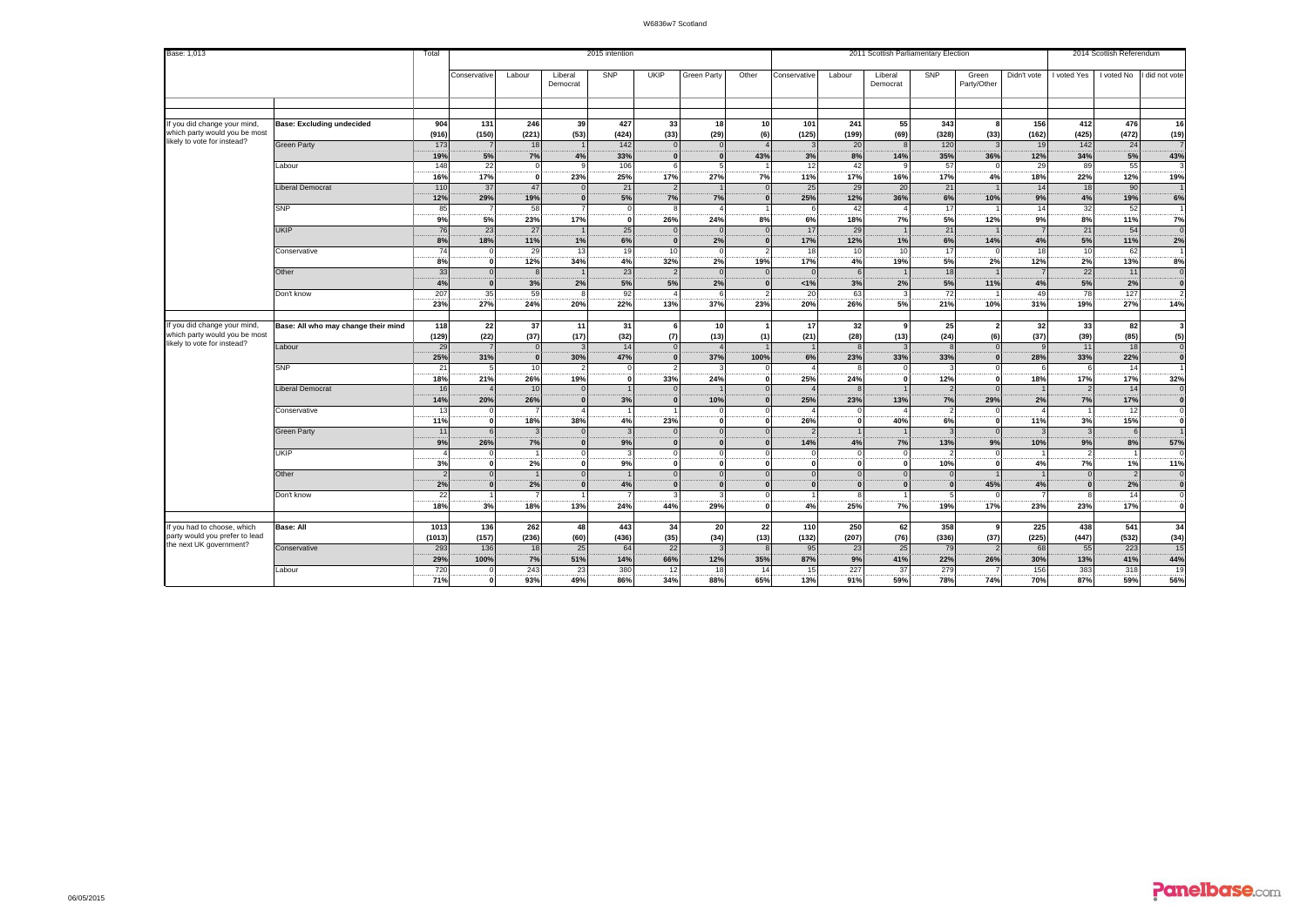| Base: 1,013                                                                                     |                                                                  |                      |                                 |                           | Socio-Economic Grade |                       |                       |                    |                   |                    |
|-------------------------------------------------------------------------------------------------|------------------------------------------------------------------|----------------------|---------------------------------|---------------------------|----------------------|-----------------------|-----------------------|--------------------|-------------------|--------------------|
|                                                                                                 |                                                                  |                      |                                 | Male x 18-34 Male x 35-54 | Male $x 55+$         | Female x 18-<br>34    | Female x 35-<br>54    | Female x<br>$55+$  | ABC1              | C <sub>2</sub> DE  |
|                                                                                                 |                                                                  |                      |                                 |                           |                      |                       |                       |                    |                   |                    |
| Which would you prefer, if you<br>had to choose?                                                | <b>Base: Labour voters</b>                                       | 262<br>(236)         | 32<br>(18)                      | 46<br>(52)                | 46<br>(44)           | 41<br>(32)            | 51<br>(47)            | 45<br>(43)         | 120<br>(148)      | 141<br>(88)        |
|                                                                                                 | A Labour minority government supported<br>by a deal with the SNP | 192<br>74%           | 22<br>68%                       | 33<br>72%                 | 34<br>72%            | 30<br>73%             | 44<br>86%             | 30<br>66%          | 81<br>67%         | 112<br>79%         |
|                                                                                                 | A Conservative-led government                                    | 69<br>26%            | 10<br>32%                       | 13<br>28%                 | 13<br>28%            | 11<br>27%             | 14%                   | 15<br>34%          | 40<br>33%         | 30<br>21%          |
| Impact of Milibands Labour<br>statement that we would not                                       | <b>Base: All</b>                                                 | 1013                 | 150                             | 169                       | 167                  | 152                   | 177                   | 198                | 461               | 552                |
| enter a coalition with the SNP                                                                  | It makes me more likely to vote Labour                           | (1013)<br>162<br>16% | (87)<br>29<br>19%               | (200)<br>26               | (189)<br>20          | (143)<br>34           | (198)<br>27           | (196)<br>27<br>14% | (626)<br>82       | (387)<br>80<br>14% |
|                                                                                                 | It makes me less likely to vote Labour                           | 341<br>34%           | 50<br>34%                       | 15%<br>64<br>38%          | 12%<br>47<br>28%     | 22%<br>65<br>43%      | 15%<br>69<br>39%      | 46<br>23%          | 18%<br>146<br>32% | 195<br>35%         |
|                                                                                                 | It makes no difference                                           | 510<br>50%           | 71<br>47%                       | 79<br>47%                 | 100<br>60%           | 54<br>35%             | 82<br>46%             | 124<br>63%         | 234<br>51%        | 277<br>50%         |
| Which of the following factors<br>were important in you deciding                                | <b>Base: Former Labour voters</b>                                | 80<br>(68)           | 14<br>(5)                       | 12<br>(15)                | 12<br>(12)           | 8                     | 15<br>(15)            | 20<br>(15)         | 29<br>(40)        | 51<br>(28)         |
| not to vote for Labour this<br>timeEd Miliband wouldn't                                         | A very important factor                                          | 31<br>39%            | 54%                             | 28%                       | 23%                  | (6)<br>5<br>66%       | $\overline{4}$<br>25% | 46%                | 12<br>42%         | 19<br>37%          |
| make a good Prime Minister                                                                      | A somewhat important factor                                      | 30<br>38%            | 36%                             | 43%                       | 46%                  | 17%                   | 47%                   | 33%                | 24%               | 23<br>46%          |
|                                                                                                 | Not an important factor at all                                   | 18<br>23%            | 10%                             | 29%                       | 30%                  | 17%                   | 28%                   | 22%                | 10<br>34%         | 8<br>17%           |
|                                                                                                 | Mean score                                                       | 2.2                  | 2.4                             | 2.0                       | 1.9                  | 2.5                   | 2.0                   | 2.2                | 2.1               | 2.2                |
| Which of the following factors<br>were important in you deciding                                | <b>Base: Former Labour voters</b>                                | 80<br>(68)           | 14<br>(5)                       | 12<br>(15)                | 12<br>(12)           | 8<br>(6)              | 15<br>(15)            | 20<br>(15)         | 29<br>(40)        | 51<br>(28)         |
| not to vote for Labour this<br>timeLabour worked closely<br>with the Conservatives in the No    | A very important factor                                          | 35<br>43%            | $\overline{\mathcal{L}}$<br>13% | 6<br>48%                  | 63%                  | 6 <sup>1</sup><br>71% | $\overline{7}$<br>44% | 8<br>39%           | 11<br>40%         | 23<br>46%          |
| campaign                                                                                        | A somewhat important factor                                      | 22<br>27%            | 36%                             | 29%                       | 16%                  | 12%                   | 44%                   | 19%                | 23%               | 15<br>29%          |
|                                                                                                 | Not an important factor at all<br>Mean score                     | 24<br>30%<br>2.1     | 52%<br>1.6                      | 23%<br>2.3                | 20%<br>2.4           | 17%<br>2.5            | 12%<br>2.3            | 8<br>42%<br>2.0    | 11<br>37%<br>2.0  | 13<br>25%<br>2.2   |
|                                                                                                 |                                                                  |                      |                                 |                           |                      |                       |                       |                    |                   |                    |
| Which of the following factors<br>were important in you deciding<br>not to vote for Labour this | <b>Base: Former Labour voters</b>                                | 80<br>(68)           | 14<br>(5)                       | 12<br>(15)                | 12<br>(12)           | 8<br>(6)              | 15<br>(15)            | 20<br>(15)         | 29<br>(40)        | 51<br>(28)         |
| timePositive reasons - I<br>genuinely like the party I plan to                                  | A very important factor                                          | 37<br>47%            | 10%                             | 42%                       | 50%                  | 5<br>66%              | 6<br>41%              | 14<br>70%          | 13<br>47%         | 24<br>47%          |
| vote for this time                                                                              | A somewhat important factor                                      | 31<br>38%            | 12<br>90%                       | 3<br>23%                  | 34%                  | 17%                   | 6<br>39%              | 23%                | 9<br>32%          | 21<br>42%          |
|                                                                                                 | Not an important factor at all                                   | 12<br>15%            | $\overline{0}$<br>$\mathbf{0}$  | 35%                       | 16%                  | 17%                   | 20%                   | 7%                 | 6<br>21%          | 5<br>11%           |
|                                                                                                 | Mean score                                                       | 2.3                  | 2.1                             | 2.1                       | 2.3                  | 2.5                   | 2.2                   | 2.6                | 2.3               | 2.4                |

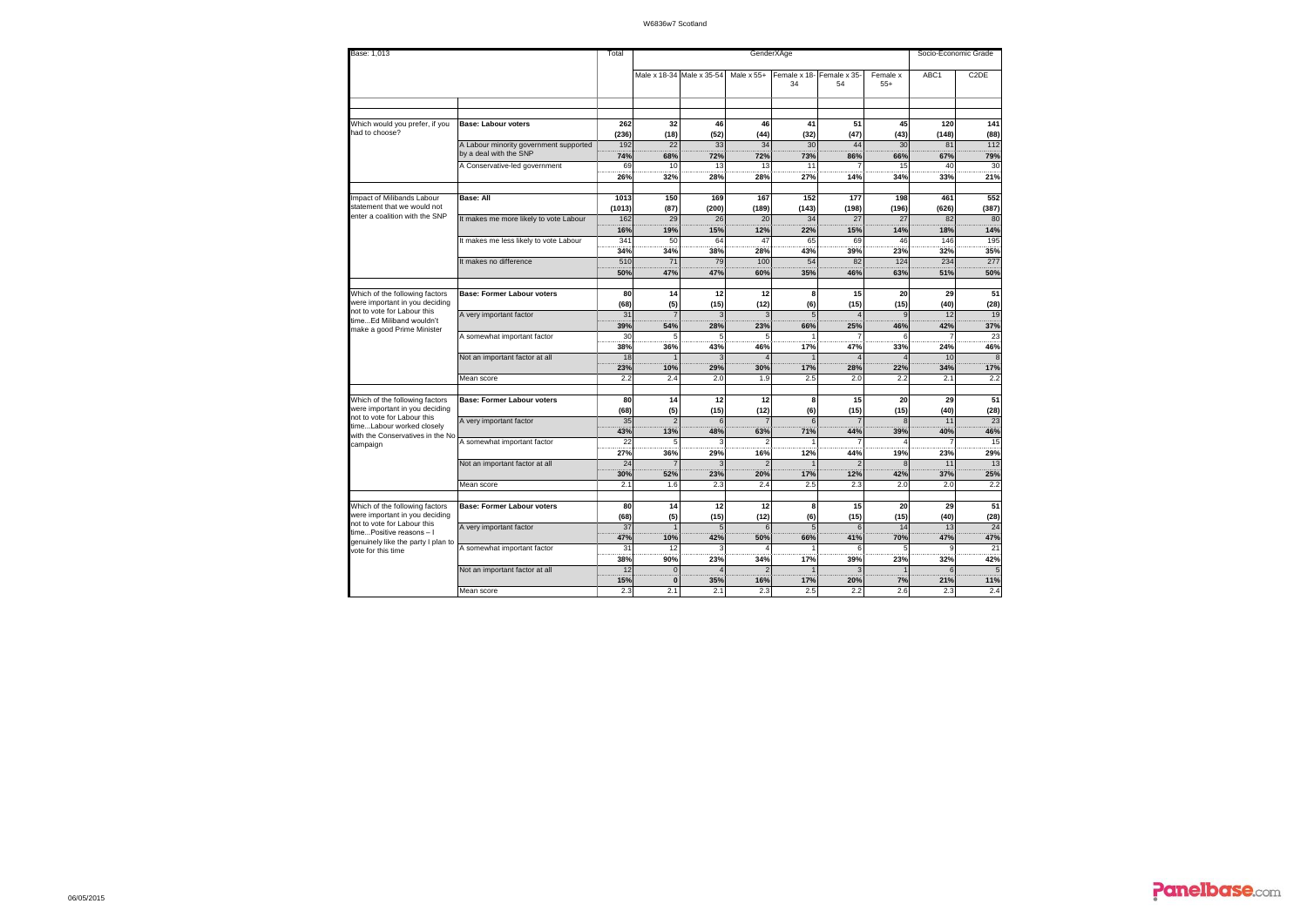| Base: 1,013                                                      |                                                                  | Total      | 2015 intention  |                      |                       |            |           |                                 | 2011 Scottish Parliamentary Election |                      |            |                      |                      |                        | 2014 Scottish Referendum |             |                |                         |
|------------------------------------------------------------------|------------------------------------------------------------------|------------|-----------------|----------------------|-----------------------|------------|-----------|---------------------------------|--------------------------------------|----------------------|------------|----------------------|----------------------|------------------------|--------------------------|-------------|----------------|-------------------------|
|                                                                  |                                                                  |            | Conservative    | Labour               | Liberal<br>Democrat   | SNP        | UKIP      | <b>Green Party</b>              | Other                                | Conservative         | Labour     | Liberal<br>Democrat  | SNP                  | Green<br>Party/Other   | Didn't vote              | I voted Yes | I voted No     | did not vote            |
|                                                                  |                                                                  |            |                 |                      |                       |            |           |                                 |                                      |                      |            |                      |                      |                        |                          |             |                |                         |
|                                                                  |                                                                  |            |                 |                      |                       |            |           |                                 |                                      |                      |            |                      |                      |                        |                          |             |                |                         |
| Which would you prefer, if you                                   | <b>Base: Labour voters</b>                                       | 262        | <b>n</b>        | 262                  | $\mathbf{0}$          |            |           | $\Omega$                        |                                      | 17                   | 168        | 13                   | 19                   | $\overline{2}$         | 43                       | 42          | 217            |                         |
| had to choose?                                                   |                                                                  | (236)      | (0)             | (236)                | (0)                   | (0)        | (0)       | (0)                             | (0)                                  | (19)                 | (136)      | (13)                 | (20)                 | (4)                    | (44)                     | (33)        | (195)          | (8)                     |
|                                                                  | A Labour minority government supported<br>by a deal with the SNP | 192<br>74% |                 | 192<br>74%           | $\Omega$<br>$\Omega$  |            |           | $\Omega$<br>$\mathbf{r}$        |                                      | 40%                  | 131<br>78% | 11<br>83%            | 14<br>72%            | $\overline{2}$<br>100% | 29<br>67%                | 40<br>94%   | 150<br>69%     | 93%                     |
|                                                                  | A Conservative-led government                                    | 69         | $\Omega$        | 69                   | $\Omega$              |            |           | $\Omega$                        |                                      | 11                   | 37         |                      | -5                   |                        | 14                       |             | 67             |                         |
|                                                                  |                                                                  | 26%        | οl              | 26%                  | $\mathbf{0}$          | $\Omega$   | $\Omega$  | $\mathbf{0}$                    |                                      | 60%                  | 22%        | 17%                  | 28%                  | 0                      | 33%                      | 6%          | 31%            | 7%                      |
| Impact of Milibands Labour                                       | <b>Base: All</b>                                                 | 1013       | 136             | 262                  | 48                    | 443        | 34        | 20                              | 22                                   | 110                  | 250        | 62                   | 358                  | 9                      | 225                      | 438         | 541            | 34                      |
| statement that we would not<br>enter a coalition with the SNP    |                                                                  | (1013)     | (157)           | (236)                | (60)                  | (436)      | (35)      | (34)                            | (13)                                 | (132)                | (207)      | (76)                 | (336)                | (37)                   | (225)                    | (447)       | (532)          | (34)                    |
|                                                                  | t makes me more likely to vote Labour                            | 162<br>16% | 25<br>18%       | 103<br>39%           | 10<br>20%             | 12<br>3%   | 8%        | 33%                             | 4%                                   | 23<br>21%            | 72<br>29%  | 11<br>18%            | 18<br>5%             | 16%                    | 36<br>16%                | 26<br>6%    | 136<br>25%     |                         |
|                                                                  | t makes me less likely to vote Labour                            | 341        | 20              | 30                   | -8                    | 254        |           |                                 |                                      | 11                   | 53         | 17                   | 179                  |                        | 77                       | 241         | 87             | 2%<br>13                |
|                                                                  |                                                                  | 34%        | 14%             | 11%                  | 17%                   | 57%        | 16%       | 32%                             | 20%                                  | 10%                  | 21%        | 28%                  | 50%                  | 44%                    | 34%                      | 55%         | 16%            | 38%                     |
|                                                                  | It makes no difference                                           | 510        | 92              | 129                  | 31                    | 178        | 26        |                                 | 17                                   | 76                   | 125        | 34                   | 161                  |                        | 111                      | 171         | 319            | 20                      |
|                                                                  |                                                                  | 50%        | 67%             | 49%                  | 63%                   | 40%        | 75%       | 34%                             | 76%                                  | 69%                  | 50%        | 55%                  | 45%                  | 41%                    | 50%                      | 39%         | 59%            | 59%                     |
| Which of the following factors                                   |                                                                  | 80         |                 | $\Omega$             |                       |            |           |                                 |                                      | $\Omega$             |            | O                    |                      | $\Omega$               |                          |             | 37             |                         |
| were important in you deciding                                   | Base: Former Labour voters                                       | (68)       | 14<br>(9)       | (0)                  | $\overline{2}$<br>(3) | 50<br>(45) | 11<br>(7) | $\overline{2}$<br>(3)           | (1)                                  | (0)                  | 80<br>(68) | (0)                  | $\mathbf{0}$<br>(0)  | (0)                    | (0)                      | 41<br>(43)  | (24)           | (1)                     |
| not to vote for Labour this                                      | A very important factor                                          | 31         | 6               | $\Omega$             |                       | 17         |           |                                 |                                      | $\Omega$             | 31         | $\overline{0}$       | $\Omega$             | $\Omega$               |                          | 15          | 17             | $\circ$                 |
| timeEd Miliband wouldn't<br>make a good Prime Minister           |                                                                  | 39%        | 41%             |                      | 55%                   | 34%        | 62%       | 39%                             |                                      | $\Omega$             | 39%        |                      | $\Omega$             |                        |                          | 36%         | 45%            | $\mathbf{0}$            |
|                                                                  | A somewhat important factor                                      | 30         |                 |                      | $\Omega$              | 19         |           | $\Omega$                        |                                      |                      | 30         |                      | $\overline{0}$       |                        |                          | 15          | 14             |                         |
|                                                                  |                                                                  | 38%        | 52%             |                      | $\Omega$              | 37%        | 34%       | $\Omega$                        | 100%                                 |                      | 38%        |                      | $\Omega$<br>$\Omega$ |                        |                          | 36%         | 37%            | 100%                    |
|                                                                  | Not an important factor at all                                   | 18<br>23%  | 7%              |                      | 45%                   | 15<br>30%  | 4%        | 61%                             |                                      |                      | 18<br>23%  |                      | $\Omega$             |                        |                          | 11<br>28%   | 18%            |                         |
|                                                                  | Mean score                                                       | 2.2        | 2.3             |                      | 2.1                   | 2.0        | 2.6       | 1.8                             | 2.0                                  |                      | 2.2        |                      |                      |                        |                          | 2.1         | 2.3            | 2.0                     |
|                                                                  |                                                                  |            |                 |                      |                       |            |           |                                 |                                      |                      |            |                      |                      |                        |                          |             |                |                         |
| Which of the following factors<br>were important in you deciding | Base: Former Labour voters                                       | 80<br>(68) | 14<br>(9)       | $\Omega$<br>(0)      | $\overline{2}$<br>(3) | 50<br>(45) | 11<br>(7) | $\overline{\phantom{a}}$<br>(3) | (1)                                  | $\Omega$<br>(0)      | 80<br>(68) | $\Omega$<br>(0)      | $\Omega$<br>(0)      | $\Omega$<br>(0)        | (0)                      | 41<br>(43)  | 37<br>(24)     |                         |
| not to vote for Labour this                                      | A very important factor                                          | 35         |                 | $\Omega$             |                       | 30         |           |                                 |                                      | $\Omega$             | 35         | $\Omega$             | $\Omega$             | $\Omega$               |                          | 28          | $\overline{7}$ | (1)<br>$\circ$          |
| timeLabour worked closely<br>with the Conservatives in the No    |                                                                  | 43%        | 10%             | $\Omega$             | 29%                   | 60%        | 15%       | 49%                             |                                      | $\bf{0}$             | 43%        | $\mathbf{0}$         | $\Omega$             | $\Omega$               |                          | 68%         | 18%            | $\overline{\mathbf{0}}$ |
| campaign                                                         | A somewhat important factor                                      | 22         | ĥ               |                      | $\Omega$              | 12         |           | $\Omega$                        |                                      |                      | 22         |                      | $\Omega$             | $\Omega$               |                          |             | 13             | $\Omega$                |
|                                                                  |                                                                  | 27%        | 42%             | $\Omega$             | $\Omega$              | 25%        | 24%       | $\Omega$                        | 100%                                 |                      | 27%        | O                    | $\Omega$             | $\sqrt{2}$             |                          | 22%         | 34%            |                         |
|                                                                  | Not an important factor at all                                   | 24<br>30%  | 48%             |                      | 71%                   | 16%        | 61%       | 51%                             |                                      |                      | 24<br>30%  |                      | $\Omega$<br>$\Omega$ |                        |                          | 10%         | 18<br>48%      | 100%                    |
|                                                                  | Mean score                                                       | 2.1        | 1.6             |                      | 1.6                   | 2.4        | 1.5       | 2.0                             | 2.0                                  |                      | 2.1        |                      |                      |                        |                          | 2.6         | 1.7            | 1.0                     |
|                                                                  |                                                                  |            |                 |                      |                       |            |           |                                 |                                      |                      |            |                      |                      |                        |                          |             |                |                         |
| Which of the following factors                                   | Base: Former Labour voters                                       | 80         | 14              | $\Omega$             | $\overline{2}$        | 50         | 11        | $\overline{2}$                  |                                      | O                    | 80         |                      | $\Omega$             | $\Omega$               |                          | 41          | 37             |                         |
| were important in you deciding<br>not to vote for Labour this    |                                                                  | (68)       | (9)             | (0)                  | (3)                   | (45)       | (7)       | (3)                             | (1)                                  | (0)                  | (68)       | (0)                  | (0)                  | (0)                    | (0)                      | (43)        | (24)           | (1)                     |
| timePositive reasons - I                                         | A very important factor                                          | 37<br>47%  | $\Delta$<br>29% | $\Omega$<br>$\Omega$ | $\overline{1}$<br>55% | 30<br>60%  | 12%       | 39%                             |                                      | $\Omega$<br>$\Omega$ | 37<br>47%  | $\Omega$<br>$\Omega$ | $\Omega$<br>$\Omega$ | $\Omega$<br>$\Omega$   |                          | 25<br>60%   | 11<br>30%      | 100%                    |
| genuinely like the party I plan to<br>vote for this time         | A somewhat important factor                                      | 31         |                 |                      | $\Omega$              | 12         | 10        | $\Omega$                        |                                      |                      | 31         | $\Omega$             | $\Omega$             | $\Omega$               |                          | 10          | 21             | $^{\circ}$              |
|                                                                  |                                                                  | 38%        | 57%             |                      | $\Omega$              | 24%        | 88%       | 11%                             | 100%                                 |                      | 38%        |                      | $\mathbf{0}$         | O                      |                          | 24%         | 57%            | ö                       |
|                                                                  | Not an important factor at all                                   | 12         |                 |                      |                       |            |           |                                 |                                      |                      | 12         |                      | $\Omega$             |                        |                          |             |                | $\Omega$                |
|                                                                  |                                                                  | 15%        | 13%             |                      | 45%                   | 16%        |           | 51%                             |                                      |                      | 15%        |                      | $\Omega$             |                        |                          | 16%         | 13%            |                         |
|                                                                  | Mean score                                                       | 2.3        | 2.2             |                      | 2.1                   | 2.4        | 2.1       | 1.9                             | 2.0                                  |                      | 2.3        |                      |                      |                        |                          | 2.4         | 2.2            | 3.0                     |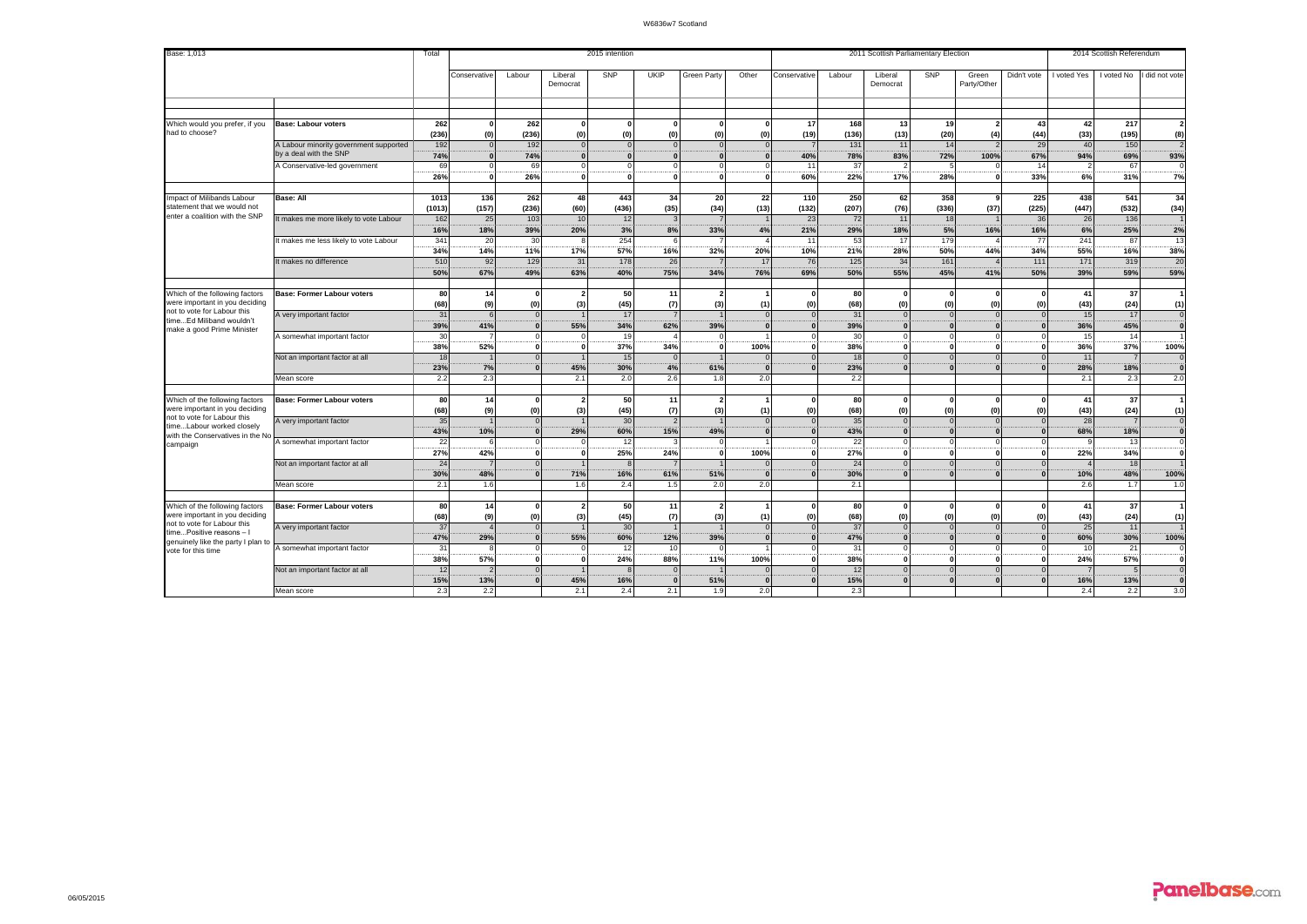| Base: 1.013                                                                                                          | Total                          |                  |                                 | Socio-Economic Grade      |                                |                                |                                 |                      |            |                                |
|----------------------------------------------------------------------------------------------------------------------|--------------------------------|------------------|---------------------------------|---------------------------|--------------------------------|--------------------------------|---------------------------------|----------------------|------------|--------------------------------|
|                                                                                                                      |                                |                  |                                 | Male x 18-34 Male x 35-54 | Male $x$ 55+                   | 34                             | Female x 18- Female x 35-<br>54 | Female x<br>$55+$    | ABC1       | C <sub>2</sub> DE              |
|                                                                                                                      |                                |                  |                                 |                           |                                |                                |                                 |                      |            |                                |
| Which of the following factors<br>were important in you deciding                                                     | <b>Base: Former SNP voters</b> | 56<br>(51)       | $\overline{7}$<br>(4)           | 11<br>(10)                | 15<br>(14)                     | $\overline{a}$<br>(4)          | 5 <sup>1</sup><br>(7)           | 14<br>(12)           | 25<br>(30) | 31<br>(21)                     |
| not to vote for the SNP this<br>timeI am worried that a vote<br>for them might increase the                          | A very important factor        | 12%              | $\overline{\phantom{a}}$<br>23% | 31%                       | 4%                             | $\Omega$<br>$\mathbf{0}$       | 24%                             | $\Omega$<br>$\Omega$ | 9%         | 5<br>15%                       |
| chances of a Conservative<br>government                                                                              | A somewhat important factor    | 14<br>25%        | 18%                             | 38%                       | 27%                            | s<br>77%                       | 0                               | 10%                  | 25%        | 25%                            |
|                                                                                                                      | Not an important factor at all | 35<br>63%        | 59%                             | 31%                       | 10<br>69%                      | 23%                            | 76%                             | 13<br>90%            | 16<br>66%  | 19<br>60%                      |
|                                                                                                                      | Mean score                     | 1.5              | 1.6                             | 2.0                       | 1.4                            | 1.8                            | 1.5                             | 1.1                  | 1.4        | 1.5                            |
| Which of the following factors<br>were important in you deciding                                                     | <b>Base: Former SNP voters</b> | 56<br>(51)       | $\overline{7}$<br>(4)           | 11<br>(10)                | 15<br>(14)                     | $\overline{a}$<br>(4)          | 5<br>(7)                        | 14<br>(12)           | 25<br>(30) | 31<br>(21)                     |
| not to vote for the SNP this<br>timeI think they will press for<br>another independence                              | A very important factor        | 13<br>23%        | $\mathfrak{D}$<br>28%           | 39%                       | $\overline{\mathbf{3}}$<br>23% | $\Omega$<br>10%                | 23%                             | 14%                  | 11<br>45%  | $\overline{\phantom{a}}$<br>5% |
| referendum                                                                                                           | A somewhat important factor    | 15<br>27%        | $\mathfrak{p}$<br>23%           | 38%                       | 46%                            | 34%                            | $\Omega$<br>0                   | 8%                   | 11%        | 12<br>39%                      |
|                                                                                                                      | Not an important factor at all | 28<br>50%        | 48%                             | 23%                       | 5<br>31%                       | 56%                            | <b>77%</b>                      | 11<br>79%            | 11<br>43%  | 17<br>55%                      |
|                                                                                                                      | Mean score                     | 1.7              | 1.8                             | 2.2                       | 1.9                            | 1.5                            | 1.5                             | 1.3                  | 2.0        | 1.5                            |
| Which of the following factors<br>were important in you deciding<br>not to vote for the SNP this                     | <b>Base: Former SNP voters</b> | 56<br>(51)       | $\overline{7}$<br>(4)           | 11<br>(10)                | 15<br>(14)                     | $\overline{a}$<br>(4)          | 5<br>(7)                        | 14<br>(12)           | 25<br>(30) | 31<br>(21)                     |
| timeI'm unhappy with their<br>reaction to the No vote                                                                | A very important factor        | 23<br>41%        | 52%                             | $\epsilon$<br>52%         | 37%                            | $\Omega$<br>$\mathbf{0}$       | 40%                             | 6<br>42%             | 14<br>54%  | 9<br>30%                       |
|                                                                                                                      | A somewhat important factor    | 16<br>28%        | $\mathbf 0$<br>$\mathbf{0}$     | 25%                       | 37%                            | $\overline{\Lambda}$<br>90%    | 54%                             | 8%                   | 22%        | 10<br>33%                      |
|                                                                                                                      | Not an important factor at all | 18<br>31%        | $\overline{a}$<br>48%           | 23%                       | 26%                            | $\sqrt{ }$<br>10%              | $\Omega$<br>5%                  | 51%                  | 24%        | 12<br>37%                      |
|                                                                                                                      | Mean score                     | 2.1              | 2.0                             | 2.3                       | 2.1                            | 1.9                            | 2.4                             | 1.9                  | 2.3        | 1.9                            |
| Which of the following factors<br>were important in you deciding                                                     | <b>Base: Former SNP voters</b> | 56<br>(51)       | $\overline{7}$<br>(4)           | 11<br>(10)                | 15<br>(14)                     | 4<br>(4)                       | 5<br>(7)                        | 14<br>(12)           | 25<br>(30) | 31<br>(21)                     |
| not to vote for the SNP this<br>timePositive reasons - I<br>genuinely like the party I plan to<br>vote for this time | A very important factor        | 15<br><b>27%</b> | 3<br>48%                        | 15%                       | 5<br>36%                       | 23%                            | $\Omega$<br>5%                  | 26%                  | 21%        | 10<br>32%                      |
|                                                                                                                      | A somewhat important factor    | 21<br>38%        | $\mathfrak{p}$<br>23%           | 30%                       | 7<br>46%                       | 3<br>77%                       | 43%                             | 29%                  | g<br>30%   | 14<br>44%                      |
|                                                                                                                      | Not an important factor at all | 20<br>35%        | $\overline{\phantom{a}}$<br>28% | 54%                       | $\mathbf{R}$<br>19%            | $\overline{0}$<br>$\mathbf{0}$ | 52%                             | $\epsilon$<br>45%    | 12<br>49%  | 24%                            |
|                                                                                                                      | Mean score                     | 1.9              | 2.2                             | 1.6                       | 2.2                            | 2.2                            | 1.5                             | 1.8                  | 1.7        | 2.1                            |